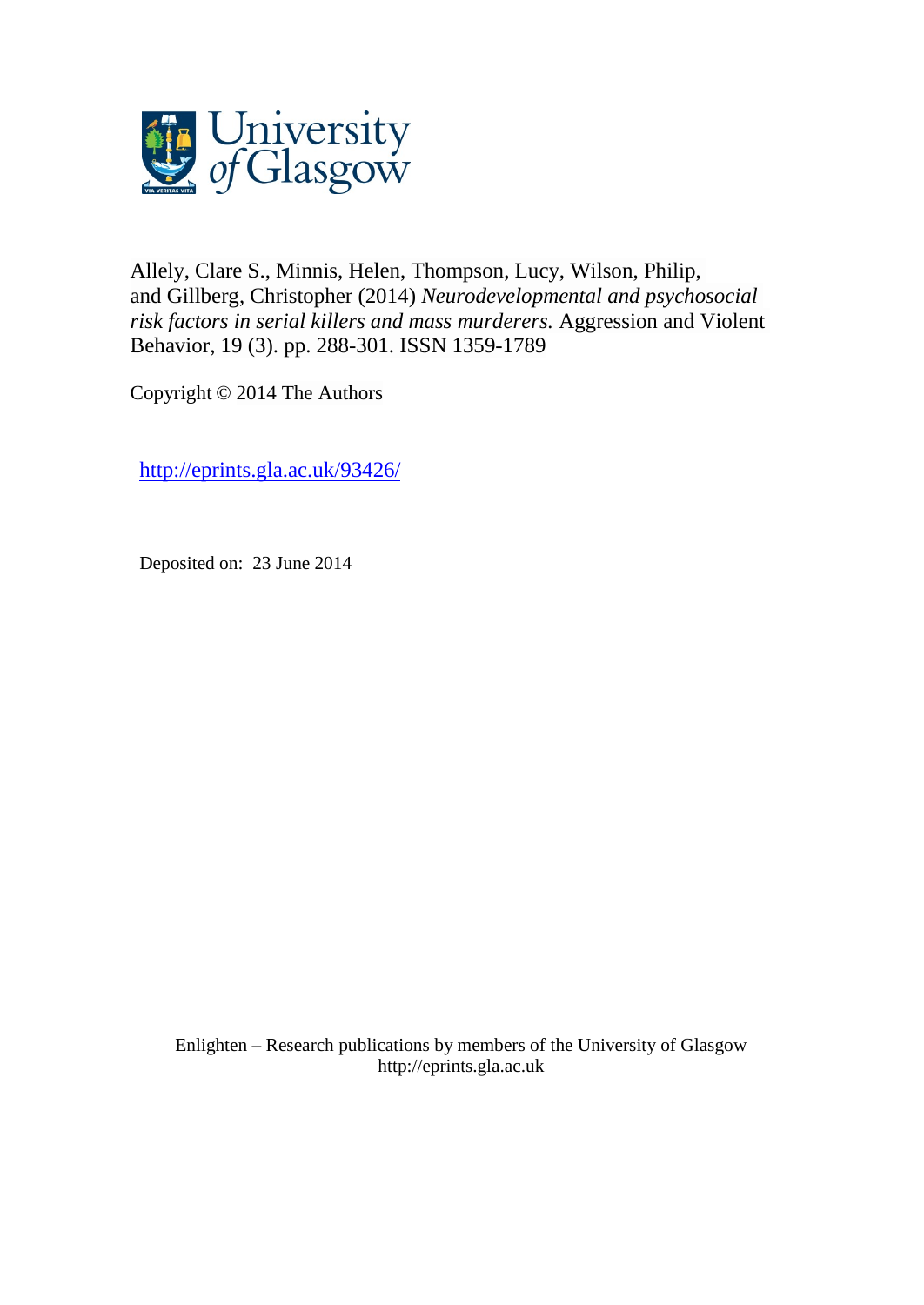Contents lists available at [ScienceDirect](http://www.sciencedirect.com/science/journal/13591789)

## Aggression and Violent Behavior

# Neurodevelopmental and psychosocial risk factors in serial killers and mass murderers

Clare S. Allely<sup>a</sup>, Helen Minnis<sup>a,\*</sup>, Lucy Thompson<sup>a</sup>, Philip Wilson<sup>b</sup>, Christopher Gillberg<sup>c</sup>

a Institute of Health and Wellbeing, University of Glasgow, RHSC Yorkhill, Glasgow G3 8SJ, Scotland, United Kingdom

<sup>b</sup> Centre for Rural Health, University of Aberdeen, The Centre for Health Science, Old Perth Road, Inverness IV2 3JH, Scotland, United Kingdom

<sup>c</sup> Gillberg Neuropsychiatry Centre, Sahlgrenska Academy, University of Gothenburg, Gothenburg, Sweden

#### article info abstract

Article history: Received 11 July 2013 Received in revised form 20 February 2014 Accepted 8 April 2014 Available online 18 April 2014

Keywords: Autistic Spectrum Disorder Serial killer Mass murder Brain injury Psychosocial stressors

Multiple and serial murders are rare events that have a very profound societal impact. We have conducted a systematic review, following PRISMA guidelines, of both the peer reviewed literature and of journalistic and legal sources regarding mass and serial killings. Our findings tentatively indicate that these extreme forms of violence may be a result of a highly complex interaction of biological, psychological and sociological factors and that, potentially, a significant proportion of mass or serial killers may have had neurodevelopmental disorders such as autism spectrum disorder or head injury. Research into multiple and serial murders is in its infancy: there is a lack of rigorous studies and most of the literature is anecdotal and speculative. Specific future study of the potential role of neurodevelopmental disorders in multiple and serial murders is warranted and, due to the rarity of these events, innovative research techniques may be required.

© 2014 The Authors. Published by Elsevier Ltd.

#### Contents

|    | 1.1.    | Prevalence of multiple homicide enterpreteration of the content of the boundary content of multiple homicide enterpreteration of the content of the content of the content of the content of the content of the content of the | 289  |  |  |  |
|----|---------|--------------------------------------------------------------------------------------------------------------------------------------------------------------------------------------------------------------------------------|------|--|--|--|
|    | 1.2.    |                                                                                                                                                                                                                                | 289  |  |  |  |
|    | 1.3.    |                                                                                                                                                                                                                                | 290  |  |  |  |
|    | 1.4.    |                                                                                                                                                                                                                                | 290  |  |  |  |
|    | 1.5.    |                                                                                                                                                                                                                                | 290  |  |  |  |
|    | 1.6.    | Evolutionary psychology perspective of violence enterpretation of the content of the content of violence enterpretation of the content of the content of the content of the content of the content of the content of the conte | 290  |  |  |  |
|    |         |                                                                                                                                                                                                                                | 291  |  |  |  |
|    | Results |                                                                                                                                                                                                                                | 292  |  |  |  |
|    | 3.1     |                                                                                                                                                                                                                                | 293  |  |  |  |
|    | 3.2     |                                                                                                                                                                                                                                | 293  |  |  |  |
|    |         |                                                                                                                                                                                                                                | -295 |  |  |  |
|    | 3.4.    |                                                                                                                                                                                                                                | 295  |  |  |  |
|    |         |                                                                                                                                                                                                                                | 296  |  |  |  |
| 5. |         |                                                                                                                                                                                                                                | 297  |  |  |  |
|    |         | Disclosure statement response to the case of the case of the case of the case of the case of the case of the case of the case of the case of the case of the case of the case of the case of the case of the case of the case  | 298  |  |  |  |
|    | 298     |                                                                                                                                                                                                                                |      |  |  |  |
|    |         |                                                                                                                                                                                                                                | 298  |  |  |  |

⁎ Corresponding author at: Institute of Health and Wellbeing, University of Glasgow, Caledonia House, Royal Hospital for Sick Children, Yorkhill, Glasgow G3 8SJ, United Kingdom. Tel.: +44 141 201 9239.

E-mail addresses: [Clare.allely@glasgow.ac.uk](mailto:Clare.allely@glasgow.ac.uk) (C.S. Allely), [Helen.minnis@glasgow.ac.uk](mailto:Helen.minnis@glasgow.ac.uk) (H. Minnis), [Lucy.thompson@glasgow.ac.uk](mailto:Lucy.thompson@glasgow.ac.uk) (L. Thompson), [p.wilson@abdn.ac.uk](mailto:p.wilson@abdn.ac.uk) (P. Wilson), [christopher.gillberg@gnc.gu.se](mailto:christopher.gillberg@gnc.gu.se) (C. Gillberg).





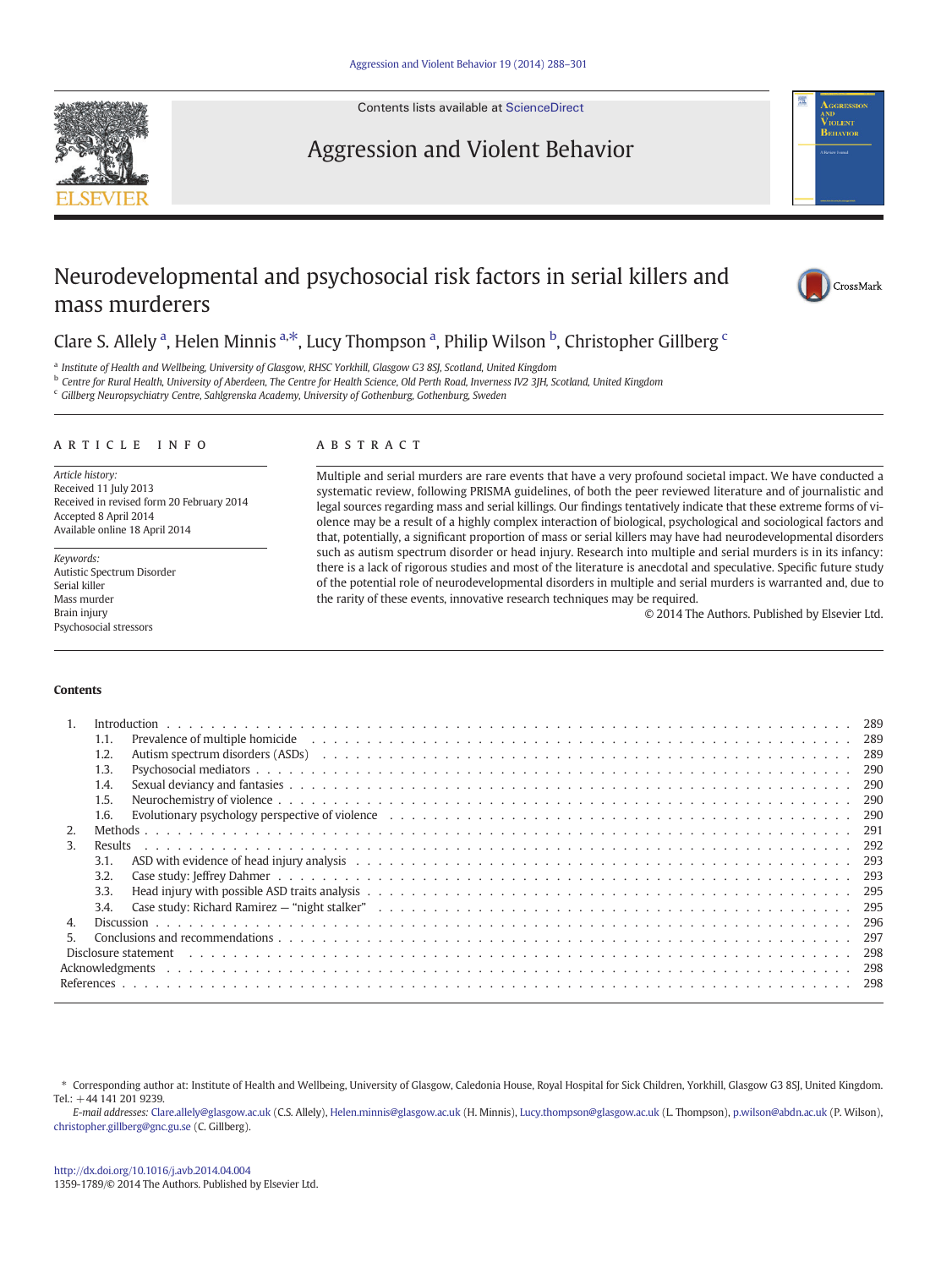"I am relieved to see this verdict. The temptation for people to fob him off as a madman has now gone." Survivor of Anders Breivik shooting in Norway.

#### 1. Introduction

The question as to why anyone would wish to kill large numbers of their fellow human beings is unanswered and debates around predisposing and precipitating factors continue. We have systematically reviewed the literature regarding mass and serial killing. These are rare events and, consequently, the peer reviewed literature is sparse and leads to conflicting findings. A systematic review is warranted for two reasons: first, despite their rarity, these events have a profound impact on societies, second, a clearer understanding of the antecedents of these events may help elucidate the mechanisms of extreme violence, potentially leading to preventative strategies.

Murder is the killing of one person by another person with "malice aforethought"; there may or may not be premeditation. Generally, a person who murders restricts his or her act to one victim. A mass murderer, however, kills three or more victims over a short period of time typically hours but sometimes over days [\(http://www.encyclopedia.](http://www.encyclopedia.com/doc/1G2-3407200189.html) [com/doc/1G2-3407200189.html\)](http://www.encyclopedia.com/doc/1G2-3407200189.html). In contrast, serial killers murder their victims separately and over a period of time, with a cooling-off period between murders. Traditionally, a serial killer is defined as an individual who has killed three or more people [\(Holmes & Holmes, 2010](#page-11-0)). Serial killing may continue for years until the perpetrator is caught or turns himself/herself in to the authorities [\(http://www.encyclopedia.](http://www.encyclopedia.com/doc/1G2-3407200189.html) [com/doc/1G2-3407200189.html\)](http://www.encyclopedia.com/doc/1G2-3407200189.html).

#### 1.1. Prevalence of multiple homicide

Attempts to estimate the numbers of serial murder victims have varied greatly ([Quinet, 2007](#page-12-0)). This may have resulted from several factors [\(Jenkins, 2005\)](#page-11-0): when apprehended, serial killers may overestimate the number of their victims ([Fox & Levin, 2005; Quinet, 2007](#page-11-0)); gaining access to serial killers in order to conduct research interviews is difficult [\(Silvio, McCloskey, & Ramos-Grenier, 2006](#page-12-0)) and incidence and prevalence of serial murder is difficult to determine, since accurate statistics are not kept ([Brantley & Kosky, 2005; Myers, Reccoppa, Burton, &](#page-11-0) [McElroy, 1993; Schlesinger, 1998\)](#page-11-0). A further challenge is that there is no single, generally accepted definition for serial homicide ([Ferguson,](#page-11-0) [White, Cherry, Lorenz, & Bhimani, 2003](#page-11-0)). Caution is needed when looking at longer-term homicide trend figures, primarily because they are based on the year in which offenses are recorded by the police rather than the year in which the incidents took place. Also, where several people are killed by the same principal suspect, the number of homicides counted may be the total number of persons killed rather than the number of incidents. For example, the victims of the Cumbrian shootings on 2nd June 2010 are counted as 12 homicides rather than one incident in the 2010/11UK data [\(Smith et al., 2012\)](#page-12-0). It is not, therefore, possible to trace with a sufficient degree of precision or accuracy recent or longterm trends in the prevalence and incidence of serial murder [\(Egger,](#page-11-0) [1984; Jenkins, 2005; Kiger, 1990\)](#page-11-0). The true rate of occurrence is not known for any country at any time. Therefore, it is not yet possible to study temporal trends or to make international comparisons ([Dietz,](#page-11-0) [1986; Duwe, 2004; LaFree, 1999a, chap. 7, 1999b; Salfati, 2001\)](#page-11-0). There are also differences in legal definitions of crime between countries [\(Vetere & Newman, 1977](#page-13-0)). Serial killing cannot therefore be predicted with any confidence [\(Brittain, 1970; Meloy, 2000\)](#page-11-0). Trying to elucidate the prevalence of serial killing is also made difficult because of cases where we are not aware the murders have taken place, cases in which murders are known to have taken place but no connection has been made between them and/or cases where the perpetrator is still at large.

Despite the lack of knowledge about prevalence of mass and serial killings, there has been considerable speculation about the role of various psychosocial and biological factors in the etiology of these events and research findings offer conflicting evidence. For example, in a retrospective study of the forensic psychiatric evaluations of 57 adolescent offenders accused of a homicide, 64% had developmental problems. Yet, use of multiple and excessive violence was not related to having developmental problems ([Hagelstam & Häkkänen, 2006](#page-11-0)). [Söderström \(2005\)](#page-12-0) also found that childhood-onset neuropsychiatric disorders were common among violent offenders. Most frequent were disruptive behavior disorders, such as ADHD and conduct disorder, but a substantial minority had ASDs, tic disorders and mental retardation/learning disabilities [\(Söderström, 2005\)](#page-12-0).

We consider some of these psychosocial and neurodevelopmental risk factors below. [Silva, Leong, and Ferrari \(2004\)](#page-12-0) suggest the presence of an association between ASD and serial homicidal behavior which has also been suggested by others (e.g., [Fitzgerald, 2001\)](#page-11-0). This has led us to explore the phenomenon of serial and mass killings in relation to these risk factors in a unique systematic review of the literature. To examine ASD as a risk factor is particularly timely given the recent shooting cases of Adam Lanza, James Holmes, and Anders Brievik, all of whom have been considered to have autistic features [\(http://www.](http://www.zerohedge.com/news/2012-12-15/newtown-shooter-had-asperger-syndrome-and-some-us-gun-facts) [zerohedge.com/news/2012-12-15/newtown-shooter-had-](http://www.zerohedge.com/news/2012-12-15/newtown-shooter-had-asperger-syndrome-and-some-us-gun-facts)

[asperger-syndrome-and-some-us-gun-facts;](http://www.zerohedge.com/news/2012-12-15/newtown-shooter-had-asperger-syndrome-and-some-us-gun-facts) [http://www.dailymail.](http://www.dailymail.co.uk/news/article-2156530/Anders-Behring-Breivik-rare-forms-Aspergers-Tourette-s-syndromes-says-Norways-leading-psychiatrist.html) [co.uk/news/article-2156530/Anders-Behring-Breivik-rare-forms-](http://www.dailymail.co.uk/news/article-2156530/Anders-Behring-Breivik-rare-forms-Aspergers-Tourette-s-syndromes-says-Norways-leading-psychiatrist.html)[Aspergers-Tourette-s-syndromes-says-Norways-leading-psychiatrist.](http://www.dailymail.co.uk/news/article-2156530/Anders-Behring-Breivik-rare-forms-Aspergers-Tourette-s-syndromes-says-Norways-leading-psychiatrist.html) [html\)](http://www.dailymail.co.uk/news/article-2156530/Anders-Behring-Breivik-rare-forms-Aspergers-Tourette-s-syndromes-says-Norways-leading-psychiatrist.html). [Fitzgerald \(2010\)](#page-11-0) has suggested that Autistic Psychopathy may underlie the motivation of some of these serial killers. He suggests a new diagnosis Criminal Autistic Psychopathy, a subcategory of Asperger's syndrome.

In addition to ASD, we also explored head injury as it has been shown that this is more prevalent in serial killers, with one study suggesting that one in four serial killers had suffered either a head injury or (more rarely) a condition affected the brain — such as meningitis during their early years [\(Stone, 2009\)](#page-13-0). However, this has rarely been investigated in the peer reviewed literature and it typically only explored using samples of single homicide cases. Certainly the combined effects of psychosocial stressors, head injury, and ASD have never previously been examined in a systematic review.

After an extensive review, we found very little mention of Attention Deficit Hyperactivity Disorder (ADHD) in the literature and biographies of killers ([Stone, 2009\)](#page-13-0). Once notable exception to this was an autobiography of serial killer Richard Ramirez who had ADHD as a child [\(Carlo,](#page-11-0) [1996](#page-11-0)).

#### 1.2. Autism spectrum disorders (ASDs)

Various follow-up studies suggest that people with ASDs are no more likely to commit violent crime than the general population, and may even be less likely [\(Mouridsen, Rich, Isager, & Nedergaard, 2008;](#page-12-0) [Woodbury-Smith, Clare, Holland, & Kearns, 2006\)](#page-12-0). In a study of penal register data regarding Hans Asperger's original group of 177 patients, the rate and nature of crimes committed by these individuals were no different from the general population. In the case records spanning 22 years and 33 convictions, there were only three cases of bodily injury, one case of robbery and one case of violent and threatening behavior [\(Hippler, Viding, Klicpera, & Happé, 2010](#page-11-0)). Despite this, media and academic reporting of violent crime committed by offenders with ASDs has served to generate a speculative association between ASDs and offending behavior [\(Allen et al., 2008; Mukaddes & Topcu, 2006;](#page-11-0) [Murphy, 2010\)](#page-11-0) and some studies, including research with mentally abnormal offenders incarcerated in special hospitals, suggest that the prevalence of ASD may be greater than that of the general population [\(Scragg & Shah, 1994](#page-12-0)). The question of whether or not there is a link between ASD and extreme violence is still unanswered because empirical research investigating offenders with ASDs is relatively rare ([Browning](#page-11-0) & Caulfi[eld, 2011; Dein & Woodbury-Smith, 2010](#page-11-0)) and largely consists of case reports and surveys of criminal groups ([Baron-Cohen, 1988;](#page-11-0)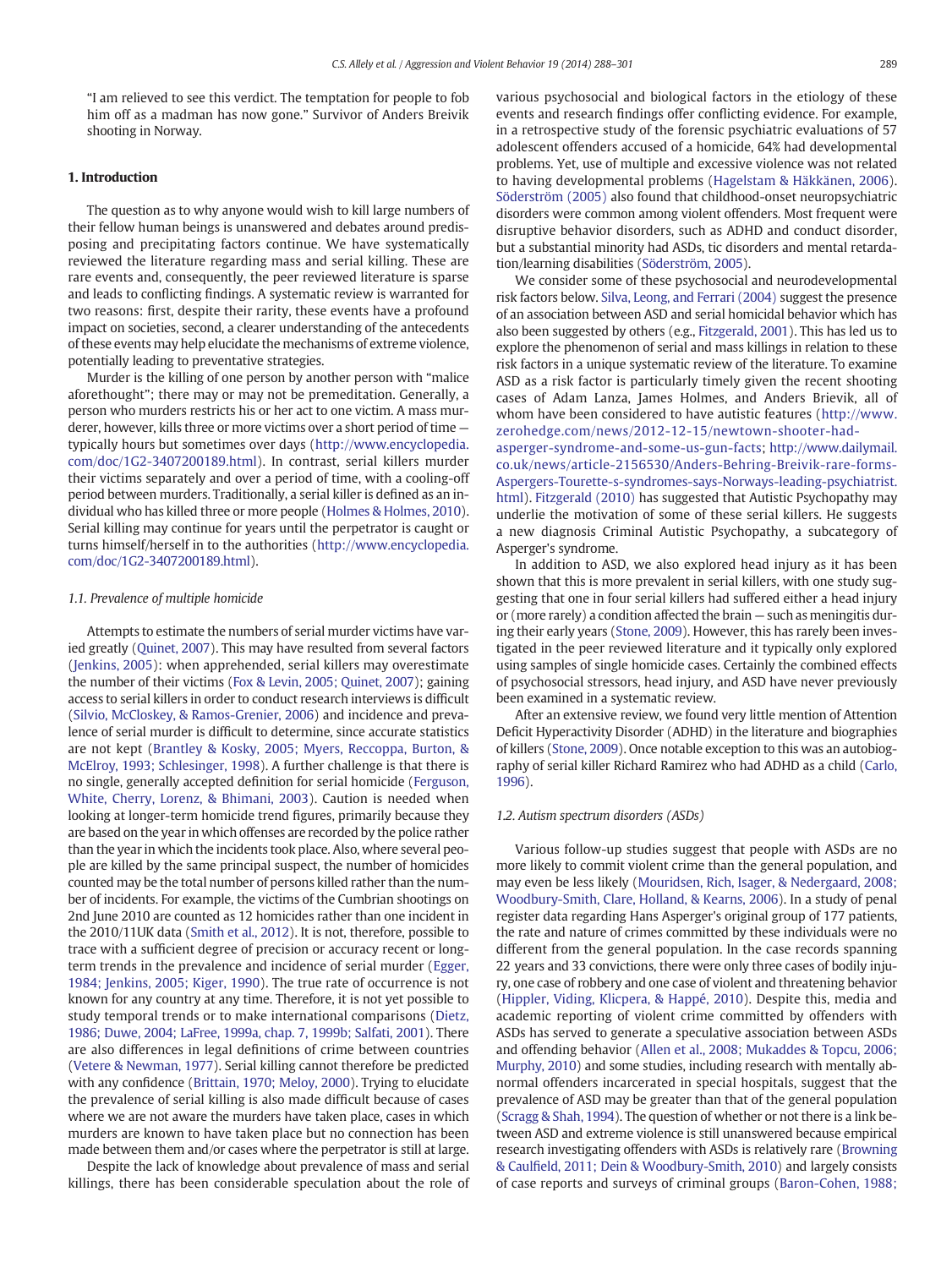[Barry-Walsh & Mullen, 2004; Cooper, Mohamed, & Collacott, 1993;](#page-11-0) [Everall & LeCouteur, 1990; Hall & Bernal, 1995; Kohn, Fahum, Ratzoni,](#page-11-0) [& Apter, 1998; Mawson, Grounds, & Tantam, 1985; Silva, Ferrari, &](#page-11-0) [Leong, 2002a, 2002b; Silva, Ferrari, & Leong, 2003; Silva, Smith, Leong,](#page-11-0) [Hawes, & Ferrari, 2003; Silva, Wu, & Leong, 2003; Simblett & Wilson,](#page-11-0) [1993\)](#page-11-0).

#### 1.3. Psychosocial mediators

[Cleary and Luxenburg \(1993\),](#page-11-0) in a study of more than 60 serial murderers, found that psychological and/or physical abuse was a pervasive characteristic of serial killers' childhoods consistent with numerous other studies and case reports ([De Becker, 1997; Inguito,](#page-11-0) [Sekula-Perlman, Lynch, & Callery, 2000; LaBrode, 2007; Mitchell &](#page-11-0) [Aamodt, 2005; Mouzos & West, 2007; Myers, 2004; Myers, Gooch, &](#page-11-0) [Meloy, 2005; Norris, 1988; Ressler & Shachtman, 1992; Stone, 1989](#page-11-0)). There is however significant variation in the prevalence of childhood abuse across studies [\(Beasley, 2004; Mitchell & Aamodt, 2005](#page-11-0)). [Hickey](#page-11-0) [\(1997\)](#page-11-0) reported that among a group of 62 male serial killers, 48% had been rejected as children by a parent or some other important person in their lives. Research into the impact of childhood abuse and neglect on violent behavior of adults who became serial killers concluded that adults who had been physically, sexually, and emotionally abused as children were three times more likely than were non-abused adults to act violently as adults [\(Dutton & Hart, 1992](#page-11-0)). Others have found humiliation ([Hale, 1994; Ressler, Burgess, & Douglas, 1988; Stone, 1989\)](#page-11-0) and narcissistic injury (i.e., a perceived threat to a narcissist's self-esteem) [\(Stone, 1989\)](#page-13-0) earlier in life predating and directly contributing to the murder. However, such findings lack comparison groups drawn from non-offending populations for which the same operational definitions of trauma have been applied. Consequently, it is difficult to conclude if and to what extent serial killers have suffered more as children than others do [\(Fox & Levin, 1998\)](#page-11-0).

Numerous cases describe early adoptions, neglect and abandonment as some of the childhood characteristics possibly accounting for violent crime [\(Burgess, Prentky, Burgess, Douglas, & Ressler, 1994; Kirschner &](#page-11-0) [Nagel, 1996; Moes, 1991; Pollock, 1995\)](#page-11-0) and serial killing ([Claus &](#page-11-0) [Lidberg, 1999; Whitman & Akutagawa, 2004\)](#page-11-0). Adoption studies have also shown that if a child's biological parents and their adoptive parents are both violent, 40% will be criminal compared to 12.1% if only the genetic factor were present, 6.7% if just a violent environment and only 2.1% will be criminal if they have none of the above risk factors. Therefore, a combination of both genetic and environment risk factors put the individual at significantly greater risk of becoming criminal later in life [\(Cloninger, Sigvardsson,](#page-11-0) [Bohman, & von Knorring, 1982\)](#page-11-0). Other authors have speculated that there might be a connection between adoption and absence of primary care-taker during the first three months of life ([Fox &](#page-11-0) [Levin, 1994\)](#page-11-0).

#### 1.4. Sexual deviancy and fantasies

Fantasy is considered by some to be the underlying basis for serial murder [\(Ressler et al., 1988](#page-12-0)). Much of the forensic literature has concentrated on the paraphilic fantasy as a dry run for solitary rape–murder and serial sexual homicide [\(Prentky et al., 1989](#page-12-0); [Schlesinger, 2000](#page-12-0)). Despite an overwhelming agreement among these authors that a preoccupation with sadistic or controlling sexual fantasies increases the risk of murderous behavior, there is controversy as to whether or not these fantasies are rooted in dissociative trauma [\(Carlisle, 2000; Lewis,](#page-11-0) [1998](#page-11-0); [Meloy, 1997; Stein, 2004](#page-12-0)). Former FBI profiler [Ressler and](#page-12-0) [Shachtman \(1992\)](#page-12-0), largely responsible for the theoretical views that prevail in the forensic literature, strongly reject the idea that sexual violence is primarily rooted in childhood trauma. Rather they believe that it stems from an overreliance on sexual and aggressive fantasies developed in response to various threats, only some of which may involve child maltreatment. The fantasies supposedly constitute a cognitive rehearsal for sexual murder, but, the theory goes, because repetition erodes the fantasies' masturbatory power over time, the individual begins to seek out opportunities to act upon them [\(Stein, 2004\)](#page-13-0). Support for this model comes from studies of male sexual killers and sadistic offenders, many of whom showed an intrusive fantasy life as evidenced by higher rates of paraphilias and violent fantasies ([Silva et al., 2004; Scott,](#page-12-0) [1996\)](#page-12-0). It has also been suggested that autistic psychopathology may be an important factor in promoting dangerous sexual fantasies in some serial killers.

#### 1.5. Neurochemistry of violence

The possibility of a biological or genetic basis for serial murder is an unresolved issue at present ([DeHart & Mahoney, 1994\)](#page-11-0). However, associations have been reported between neuro-chemical imbalance and aggression. Low serotoninergic activity in humans has been related to impulsive, self-destructive violence [\(Söderström, Blennow, Manhem,](#page-12-0) [& Forsman, 2001\)](#page-12-0) while increased synaptic serotonin levels have been linked to aggression [\(Baron-Cohen, 2011; Bell, Abrams, & Nutt, 2001;](#page-11-0) [Raine, 1993; Raine, Lencz, & Scerbo, 1995; Volavka, 1995, 1999\)](#page-11-0). Dopamine and norepinephrine generally enhance aggression [\(Raine, 1993](#page-12-0)) and numerous studies have found signs of aberrant dopaminergic function in attention deficit hyperactivity disorder, autism, and schizophrenia ([Söderström et al., 2001\)](#page-12-0). Testosterone is clearly implicated in aggression, but its effects, particularly in primates, interact with social factors ([Miller, 2000](#page-12-0)). Monoamine oxidase A (MAO-A) is an enzyme involved in the metabolism of neuroepinphrine, serotonin and dopamine and its levels are genetically determined. Men with low MAOA activity are three times more likely to be convicted of a violent crime by the time they are 26 years old than men with high MAO-A activity ([Heide](#page-11-0) [& Solomon, 2006](#page-11-0)). Hormones of the hypothalamic-pituitary-adrenal axis, involved in the stress response to threatening situations, also play an important and complex role in the regulation of aggression [\(Barzman, Patel, Sonnier, & Strawn, 2010\)](#page-11-0). Hypoglycemia is associated with impulsive, violent behavior, and the link may be mediated via serotonergic mechanisms and alcohol consumption ([Volavka, 1995,](#page-13-0) [1999\)](#page-13-0).

#### 1.6. Evolutionary psychology perspective of violence

Another perspective of human aggression, which must be acknowledged, is the evolutionary psychological account. The perspective argues that human aggression might have evolved as a way of, for instance, negotiating status and power hierarchies, discouraging aggressive behavior from rivals, and discouraging mates from sexual infidelity [\(Beaver, Nedelec, Schwartz, & Connolly, 2014; Buss & Shackelford,](#page-11-0) [1997; Goetz, 2010\)](#page-11-0). However, a thorough discussion of this perspective is outside the scope of this review.

It is important to acknowledge here that neurodevelopmental disorders such as autism spectrum disorders or head injury also occurs in other violent criminals besides the extremely violent subgroup we focus on in this review. For instance, some interesting studies have investigated the relationship between neurodevelopmental disorders and violent criminality (i.e., [Lundström et al., 2013\)](#page-12-0). [Söderström](#page-12-0) [\(2005\)](#page-12-0) found childhood-onset neuropsychiatric disorders to be common among violent offenders. The association between brain injury and both violent and non-violent criminal behavior has also been investigated empirically (e.g., [Gansler et al., 2009; Grafman, Schwab, Warden,](#page-11-0) [& Pridgen, 1996](#page-11-0), for review see [Raine, 2008\)](#page-12-0).

The sometimes conflicting and patchy research literature suggests that there may be a complex interaction between pre-existing neurodevelopmental problems (moderators), environmental insults experienced during development such as head injury or childhood maltreatment (mediators) and serial or mass killing. Although various neurodevelopmental factors could be implicated in the etiology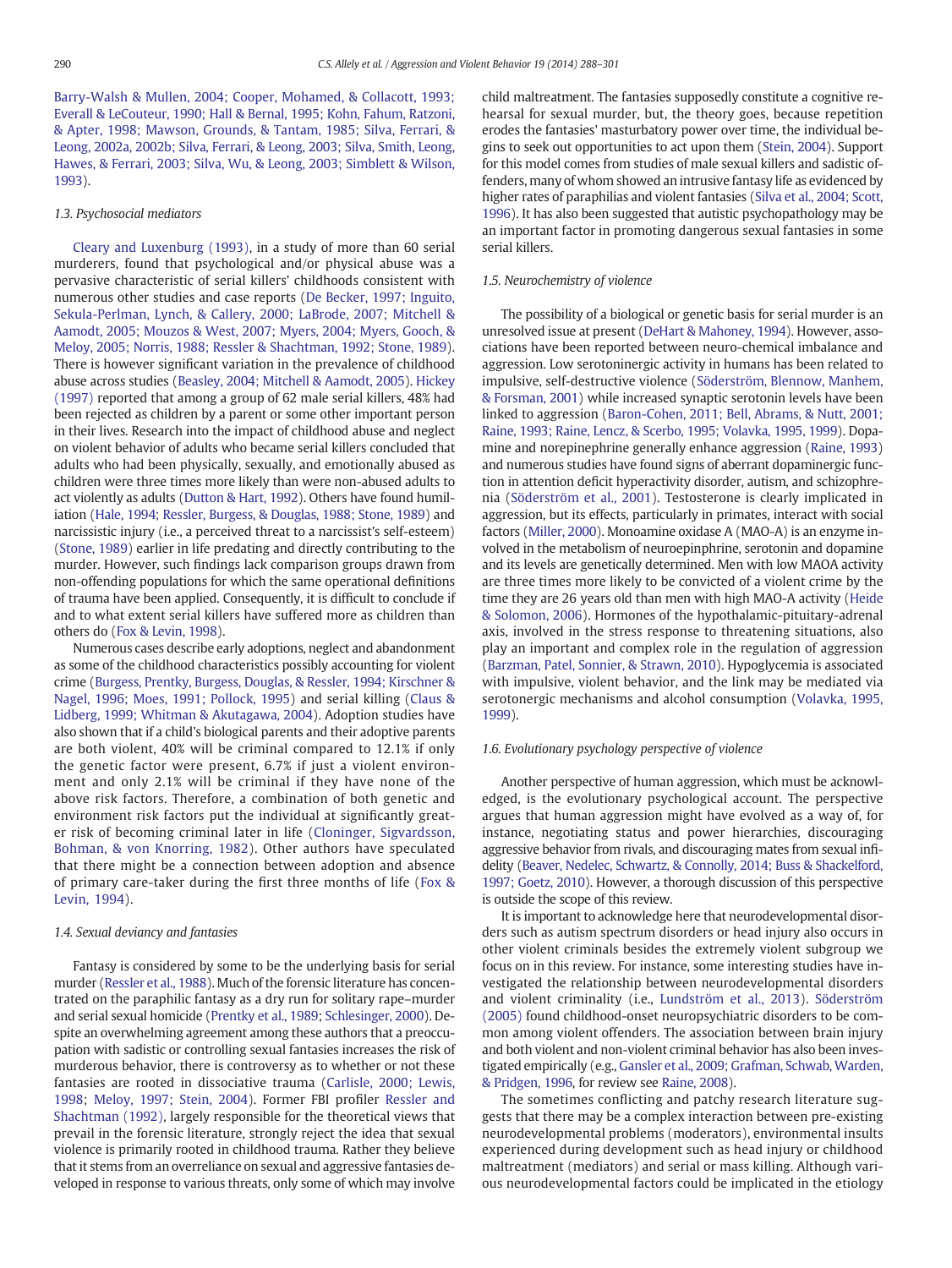<span id="page-4-0"></span>of serial/mass killing, most research and speculation has centered around the role of ASD ([Silva et al., 2004](#page-12-0)) and head injury [\(Freedman & Hemenway, 2000; Grafman et al., 1996; Langevin,](#page-11-0) Ben-Aron, Wright, Marchese, & [Handy, 1988; Pallone & Hennessy,](#page-11-0) [1998; Sarapata, Herrmann,](#page-11-0) Johnson, & Aycock, 1998) and we have, therefore, decided to focus on these two factors in our review in addition to investigating the role of psychosocial factors. The review will ask whether having a diagnosis of ASD (a moderator) as well as additional mediators (such as having a brain injury and experiencing trauma during childhood) increases the likelihood of becoming a serial killer. Our hypothesis is that both neurodevelopmental and psychosocial factors interact in the development of these rare but extremely negative outcomes.

#### 2. Methods

Following the Preferred Reporting Items for Systematic Reviews (PRISMA) guidelines [\(Liberati et al., 2009](#page-12-0)), internet-based bibliographic databases were searched to access studies/books (published and in progress) which involved serial killers, violent crime, psychopathy (or narcissistic personality disorder), and Autistic Spectrum Disorders. The following databases were searched: Web of Knowledge and PsycINFO.We also examined book chapters, whole books and electronic documents available locally, and through the United Kingdom's interlibrary loan system.

The search was limited to human populations and the English language. Duplicates were excluded prior to the retrieval of references.



Fig. 1. PRISMA literature selection flowchart.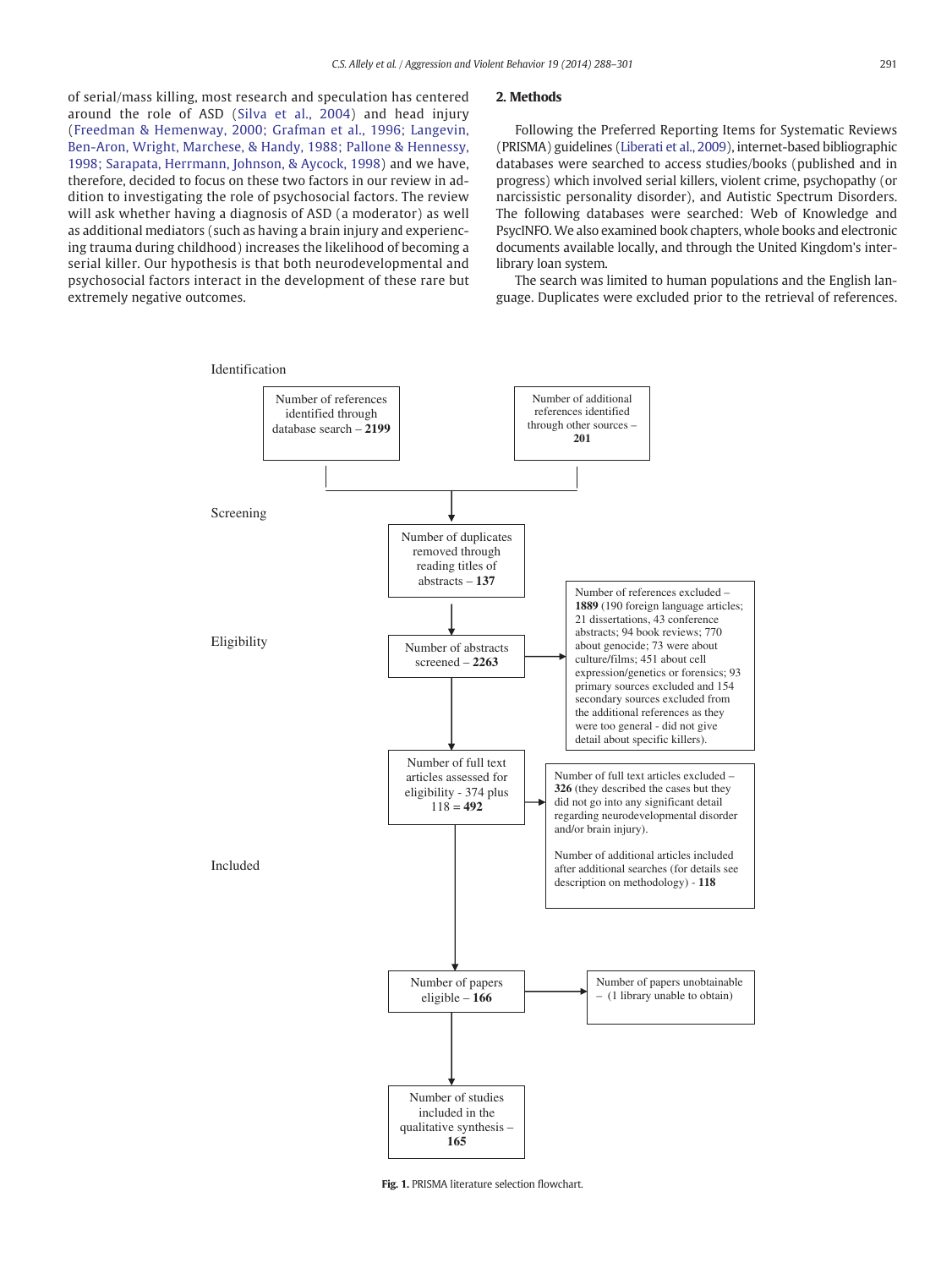Abstracts for each reference were obtained and screened using the following criteria:

The search terms that were entered in the two databases were: (autis\* [AND] Serial killer\*); 'serial killer'; (Psychopathy [AND] Autis\*); (Murder [AND] Autis\*); (Killers [AND] Autis\*); ('Brain injury' [AND] 'serial killer'); ('Violent crime' [AND] 'asperger'); ('mordare'); ('narciss\*' [AND] 'Asperger'); ('mass killing\*' [OR] 'mass murder\*'). Search criteria entered in the two databases (PsycINFO and Web of Knowledge) were identical.

Inclusion criteria:

- 1. Human study population
- 2. Covers the behavior of mass/serial killers and/or autism spectrum disorders (ASDs).
- 3. Covers any association between mass/serial killers and brain injury.
- 4. Covers any relation between violent crime/criminal behavior and ASDs.
- 5. Covers the distinction/overlap between (either behavioral or neurological) narcissistic personality disorder and ASDs.
- 6. Covers the distinction/overlap (either behavioral or neurological) between psychopathy and ASDs.

Exclusion criteria:

- 1. Paper not published in English
- 2. Dissertations
- 3. Book reviews
- 4. Conference abstracts/proceedings.

The process of eliminating non-relevant papers can be seen in [Fig. 1](#page-4-0) (following PRISMA guidelines) below.

Because the peer-reviewed literature was so limited, we paid particular attention to additional sources of literature. These included online articles; newspaper articles; court transcripts and in particular two comprehensive online resources: (1) <http://murderpedia.org/> (The Encyclopedia of Murderers) which has 5410 entries, and (2) [http://](http://maamodt.asp.radford.edu/Serial%20Killer%20Information%20Center/Project%20Description.htm) [maamodt.asp.radford.edu/Serial%20Killer%20Information%20Center/](http://maamodt.asp.radford.edu/Serial%20Killer%20Information%20Center/Project%20Description.htm) [Project%20Description.htm](http://maamodt.asp.radford.edu/Serial%20Killer%20Information%20Center/Project%20Description.htm), a Serial Killer Information Centre headed by Dr. Mike Aamodt at the Department of Psychology, Radford University, Radford, VA, United States of America. The serial killer information center was created to provide students, researchers, and the media with accurate data on serial killers. The project began in 1992 and data are added and revised on a continual basis. To date, the Radford Serial Killer Database contains data on 2750 serial killers with online access to information on 196 of these killers.

Killers were only included in the analysis if they were apprehended after 1985.We chose this cut-off point because there has been a dramatic increase in the recognition of ASD ([Mesibov, Fuentes, Prior, & Wing,](#page-12-0) [2006](#page-12-0)). Killers were also only included if they had killed more than three people ([Dietz, 1986\)](#page-11-0). A large proportion of the literature found in the PRISMA search on mass murderers and serial killers did not discuss whether the individual had received a diagnosis of ASD or had sustained a head injury. Additional searches were, therefore, carried out on all 404 killers that were found (106 included in the results and 82 apprehended after 1985 that had no evidence of head injury or ASD). Detailed case summaries were written on each killer and these are available from the first author on request. The name of the killer was entered into the search engine 'Google' followed by 'AND' and each of the following search terms were explored separately: 'brain'; 'head injury'; 'asperger'; 'autis\*' and, in some cases, 'murder' if the name alone was failing to produce relevant sites. In these searches, numerous resources were examined in detail including court transcripts; newspaper articles and other online resources. For each search, a minimum of five resources, specifically chosen for their relevance, were examined. In total (after screening for relevance by title and abstract), 490 articles/books were examined in detail for reference to ASD in killers and/head injury.

Head injury was indicated if there was mention of trauma to the head which may or may not have lead to unconsciousness. A killer was entered into the definite head injury category if they had received a brain scan which revealed damage to the brain and/or it was mentioned that there was a loss of consciousness as a result of head trauma. Killers were categorized as having possible head injury when there was only a mention of head injury but not any consequences (i.e., lack of consciousness).

#### 3. Results

None of the eligible studies extended beyond single case reports. Of the 165 articles/books/web resources included in the results section, there were: 22 were peer reviewed articles, 118 web resources, 20 books, 4 book chapters, and 1 policy/public report. The number of primary sources totalled 26, and the number of secondary sources was 139. Table 1 shows the search criteria and returned searches carried out on Web of Knowledge, [Table 2](#page-6-0) shows the search criteria and returned searches carried out on PsycINFO.

Our searches of both peer reviewed literature and other sources found information on 404 killers. Of these, 21 were removed as no further information could be obtained other than how many they had killed. A further 82 were excluded because they were apprehended before 1985, and 62 were removed as they had killed fewer than three people. This left 239 eligible killers. Of these 239 killers, 133 had no evidence of either brain injury or ASD. (Details on all 106 killers are available on request). Of the 239 eligible killers, 106 were found to have evidence of ASD and/or head injury, 58 were mass murderers and 48 were serial killers (who had all killed three or more people).

Among all the 239 eligible killers, 28.03% ( $N = 67$ ) had definite, highly probable or possible ASD of which 5 (7.46%) also had a head injury. 21.34% ( $N = 51$ ) had had a definite or suspected head injury of which 13.72% ( $N = 7$ ) also had evidence of ASD traits. Out of the 106

#### Table 1

Searches conducted.

| Web of knowledge search criteria     | Total no.<br>returned | No. of<br>duplicates | No.<br>read | No. of foreign<br>articles | <b>Book</b><br>reviews | Conference<br>abstracts | Dissertations | Date search carried<br>out |
|--------------------------------------|-----------------------|----------------------|-------------|----------------------------|------------------------|-------------------------|---------------|----------------------------|
| Autis*                               |                       | $\overline{2}$       |             | $\Omega$                   | $\Omega$               | $\mathbf{0}$            | $\Omega$      | 19th June 2012             |
| [AND] serial killer*                 |                       |                      |             |                            |                        |                         |               |                            |
| 'serial killer'                      | 758                   | $\mathbf{0}$         | 105         | 33                         | 49                     | 13                      | $\Omega$      | 16th August 2012           |
| Psychopathy                          | 123                   | 10                   | 45          | 4                          | $\Omega$               |                         | $\Omega$      | 20th of June 2012          |
| [AND] autis*                         |                       |                      |             |                            |                        |                         |               |                            |
| Murder [AND] autis*                  | 4                     | $\overline{2}$       |             |                            | $\Omega$               | $\Omega$                | 0             | 27th August 2012           |
| Killers [AND] autis*                 | 27                    |                      | $\Omega$    | $\Omega$                   | $\Omega$               |                         | 0             | 20th June 2012             |
| 'Brain injury' [AND] 'serial killer' |                       |                      | $\Omega$    | $\Omega$                   |                        |                         |               | 26th August 2012           |
| 'Violent crime' [AND] 'Asperger'     | 10                    | 6                    |             | $\Omega$                   |                        |                         |               | 27th August 2012           |
| 'Mordare'                            |                       | $\bf{0}$             | $\Omega$    |                            |                        |                         | 0             | 26th August 2012           |
| 'Narciss*' [AND] 'Asperger'          |                       | 3                    | $\Omega$    | $\Omega$                   | $\Omega$               |                         | 0             | 27th August 2012           |
| 'Mass killing*' [OR] 'mass murder*'  | 609                   | 40                   | 26          | 112                        | 12                     | 27                      |               | 28th November 2012         |
| Total                                | 1542                  | 65                   | 182         | 152                        | 61                     | 41                      |               |                            |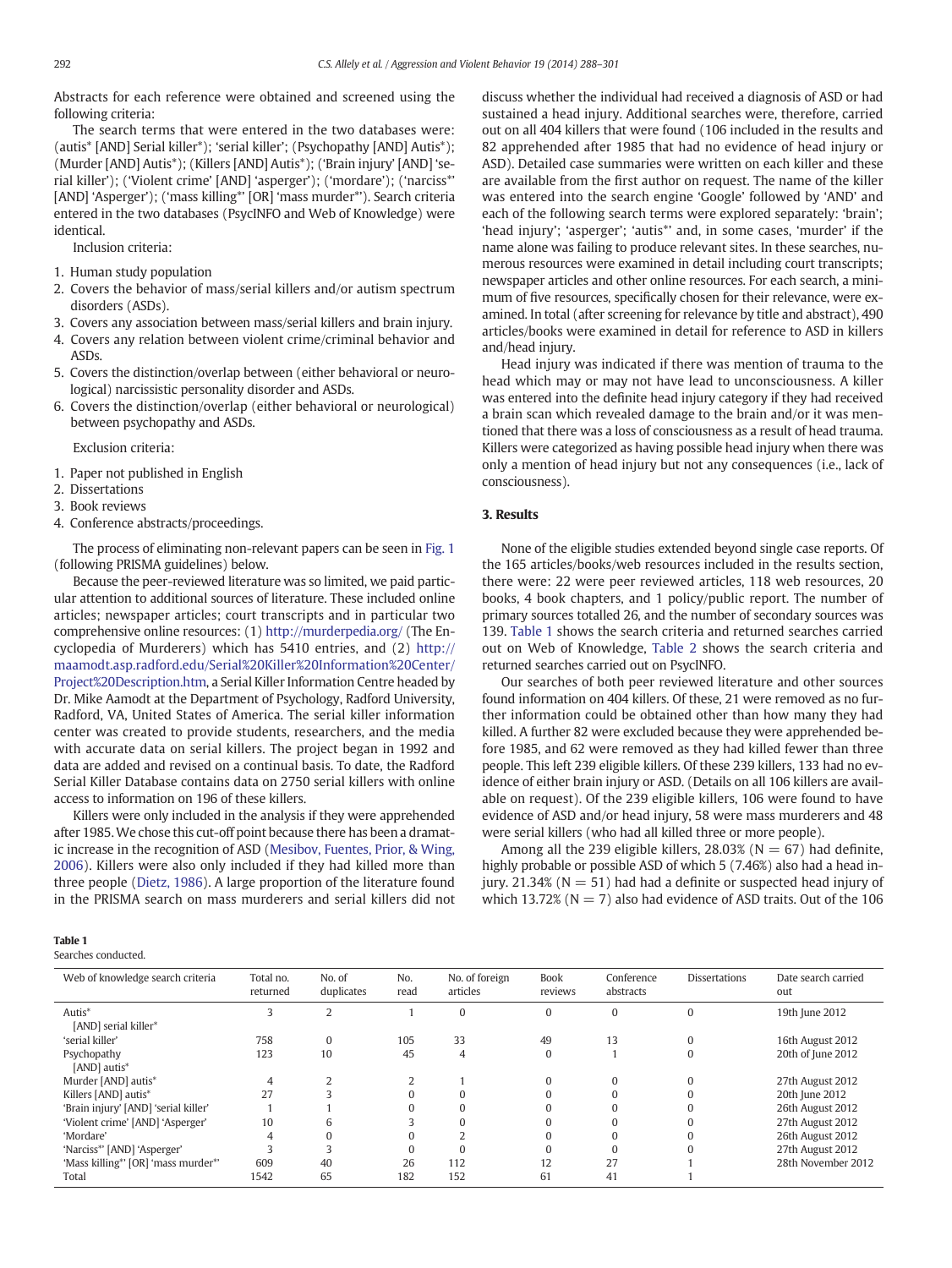<span id="page-6-0"></span>

|--|

Searches conducted.

| PsycINFO search criteria             | Total no.<br>returned | No. of<br>duplicates | No. read | No. of foreign<br>articles | <b>Book</b><br>reviews | Conference<br>abstracts | <b>Dissertations</b> | Date search carried out |
|--------------------------------------|-----------------------|----------------------|----------|----------------------------|------------------------|-------------------------|----------------------|-------------------------|
| Autis*                               | 2                     | $\Omega$             | $\Omega$ | $\Omega$                   | $\Omega$               | 0                       |                      | 27th August 2012        |
| [AND] serial killer*                 |                       |                      |          |                            |                        |                         |                      |                         |
| "Serial killer"                      | 144                   | 38                   | 64       | 6                          |                        | $\Omega$                | 10                   | 17th August 2012        |
| Psychopathy                          | 114                   | 23                   | 37       | 4                          |                        |                         |                      | 27th August 2012        |
| [AND] autis*                         |                       |                      |          |                            |                        |                         |                      |                         |
| Murder [AND] autis*                  | 21                    |                      |          | 4                          | $\Omega$               | $\Omega$                |                      | 27th August 2012        |
| Killers [AND] autis*                 | 14                    |                      |          |                            |                        |                         |                      | 20th June 2012          |
| 'Brain injury' [AND] 'serial killer' | 3                     |                      |          |                            | $\Omega$               |                         |                      | 26th August 2012        |
| 'Violent crime' [AND] 'Asperger'     | 9                     | 4                    |          |                            |                        |                         |                      | 19th August 2012        |
| 'Mordare'                            | 0                     |                      |          |                            |                        |                         |                      | 27th August 2012        |
| 'Narciss*' [AND] 'Asperger'          | 9                     |                      |          |                            |                        |                         |                      | 24th August 2012        |
| 'Mass killing*' [OR] 'mass murder*'  | 341                   |                      | 83       | 24                         | 30                     |                         |                      | 28th November 2012      |
| Total                                | 657                   | 72                   | 192      | 38                         | 33                     |                         | 20                   |                         |

killers with ASD and/or head injury,  $55\%$  (N = 58) had experienced psychosocial stressors. Fig. 2 is a Venn Diagram to show the proportion of overlaps of the above and also, as discussed below, the overlaps between both head injury and/or ASD and psychosocial stressors. [Tables 3](#page-7-0)–5 detail the killers with a definite, probable, or possible diagnosis of ASD. [Tables 6](#page-9-0)–7 detail the killers with a definite head injury and possible head injury, respectively. Evidence of any possible head injury is noted in the ASD Tables, and possible ASD is also noted in the head injury tables. Across all the tables, existence of psychosocial stressors is entered. Psychosocial stressors included significant traumatic events during childhood such as the death of a close family member; major surgery/illness; psychological, physical, and/or sexual abuse.



Fig. 2. Venn Diagram shows the proportion and overlaps between both head injury and/or ASD and psychosocial stressors.

#### 3.1. ASD with evidence of head injury analysis

Of those with definite, highly suspected, or possible/probable ASD, 5 (8.33%) also had a head injury. All 6 of those with a definite diagnosis of ASD also had psychosocial stressors, such as sexual abuse and severe bullying, compared to nearly 80% (16) of those in whom ASD was highly probable and 8 (24%) in those where ASD was possible. For the six individuals with definite ASD, none had clear accounts of diagnostic assessments involving standardized assessment tools described in the literature. In all six case reports, it was simply stated that the individual had a diagnosis of ASD with no further information. For those with highly probable ASD, the majority of these individuals were included here because it was suggested that they have ASD in peer reviewed articles, and/or it has been suggested by a psychiatrist/psychologist in articles/ books/online resources. For those with possible/probable ASD, accounts varied from being described as 'odd' to being a loner, with few friends or withdrawn. In many cases, we have included the individual in the category of "possible ASD" because of suggestive descriptions – such as the individual being "a loner" – that may not have used diagnostic or symptomatic language.

#### 3.2. Case study: Jeffrey Dahmer

The case of Jeffrey Dahmer provides an excellent case study of a serial killer who is highly likely to have had ASD in addition to experiencing psychosocial stressors during childhood. Dahmer murdered 17 men and boys between 1978 and 1991, with the majority of these occurring between 1987 and 1991. Dahmer's murders involved rape, dismemberment, necrophilia, and cannibalism. He made crude attempts to lobotomize some of his victims by injecting muriatic acid into their brains [\(Bennett, 1993\)](#page-11-0). At the time of his arrest, the remains of 11 of his guests, including 4 severed and refrigerated human heads, and 7 skulls, were found on his premises [\(Nichols, 2006\)](#page-12-0). While Dahmer was not clinically assessed and diagnosed with an ASD, there is overwhelming evidence (both peer reviewed and in a plethora of books specifically about this serial killer) to suggest that he displayed numerous indications of Asperger syndrome which is why we have chosen to discuss this as an example of a serial killer with ASD and psychosocial stressors. [Silva](#page-12-0) [et al. \(2002a, 2002b, 2002c\)](#page-12-0) argue that he suffered from a form of high-functioning ASD psychopathology, namely Asperger's disorder which is also suggested by [Strubel \(2007\)](#page-13-0) who emphasized Dahmer's social skills deficits (however, see [Nichols, 2006](#page-12-0)). Dahmer was also unattached during childhood and failed to bond with anyone ([Egger,](#page-11-0) [1998](#page-11-0)). Further, he was known to lack reciprocal social interaction, a situation that was closely linked to his inability to make close friendships with his peers [\(Davis, 1991\)](#page-11-0), and he was a loner as a child ([Palermo,](#page-12-0) [2008, chap. 6](#page-12-0)). His teacher noted that he was shy and rigid, unhappy, and did not make friends easily [\(Carlin, 2011](#page-11-0)). Friends regarded him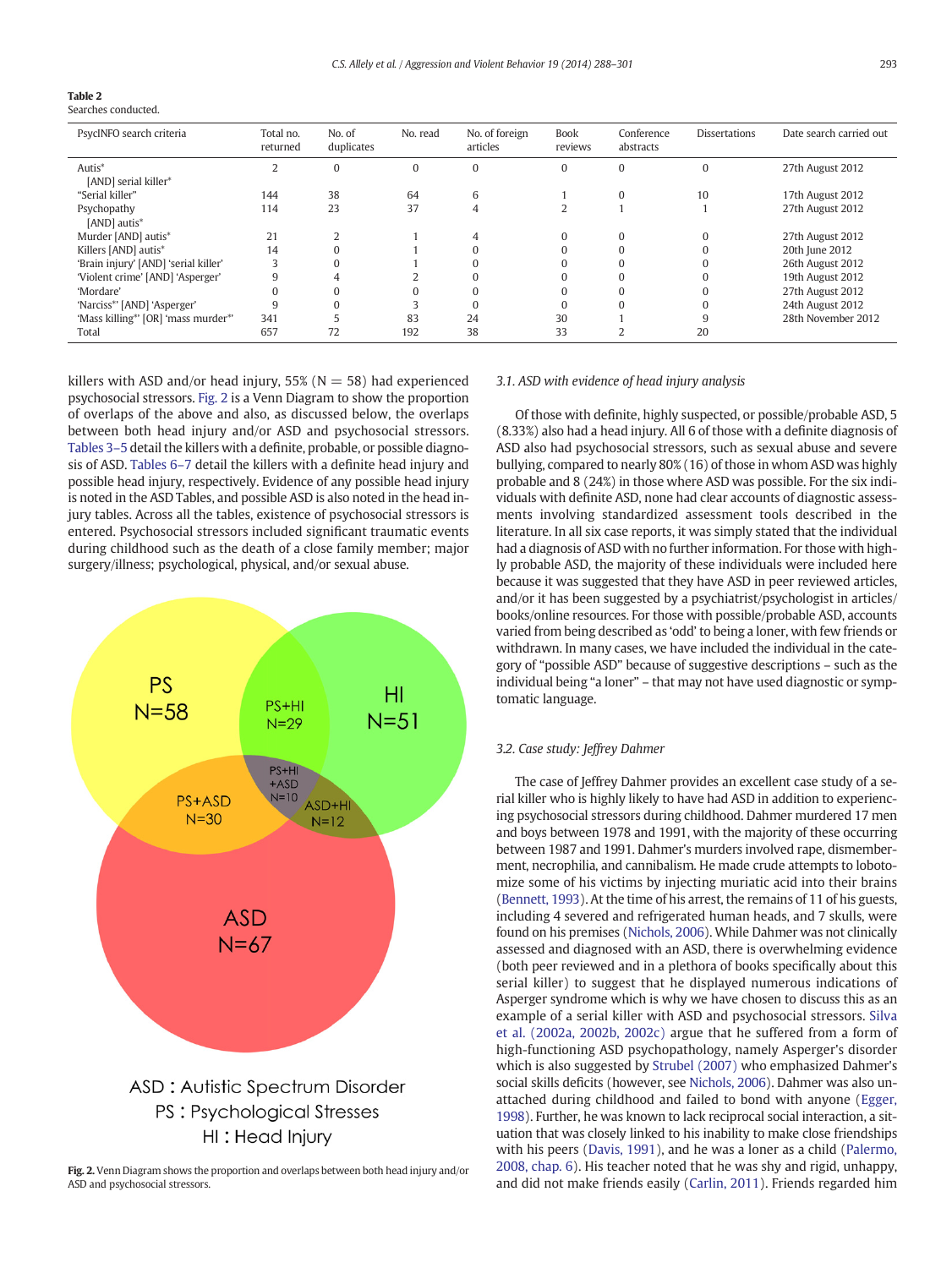<span id="page-7-0"></span>Killers with a definite diagnosis of ASD.<sup>a</sup>

| Name                                                                                                                     | Head injury <sup>b</sup>                                                               | Psychosocial stressors <sup>c</sup>    | Best resource available <sup>d</sup>                                                                                                                                                                                                                                                                                                                                                                                                                                                                      |
|--------------------------------------------------------------------------------------------------------------------------|----------------------------------------------------------------------------------------|----------------------------------------|-----------------------------------------------------------------------------------------------------------------------------------------------------------------------------------------------------------------------------------------------------------------------------------------------------------------------------------------------------------------------------------------------------------------------------------------------------------------------------------------------------------|
| Martin Bryant<br>Robert Clive Napper<br>Wolfgang Zaugg (John Ausonius)<br>Nicky Reilly<br>Ragnar Nilsson<br>Cary Stayner | No evidence<br>No evidence<br>No evidence<br>No evidence<br>No evidence<br>No evidence | Yes<br>Yes<br>Yes<br>Yes<br>Yes<br>Yes | Cantor et al. (2000), Freckelton (2012, chap. 16), Sale (2008, chap. 11).<br>http://murderpedia.org/male.N/n/napper-robert.htm<br>http://www.dagbladet.no/2012/01/25/nyheter/innenriks/terror/19925148/<br>http://www.dagbladet.no/2012/01/25/nyheter/innenriks/terror/19925148<br>http://www.dagbladet.no/2012/01/25/nyheter/innenriks/terror/19925148/<br>http://maamodt.asp.radford.edu/Psyc%20405/serial%20killers/Stayner,%20Cary%20-%202005.pdf<br>http://murderpedia.org/male.S/s/stayner-cary.htm |

<sup>a</sup> [The autism spectrum disorders (ASDs) are a group of conditions characterised by impairments in reciprocal social interaction and communication, and the presence of restricted and repetitive behaviors].

[Head injury was indicated if there was coverage of trauma to the head which may or may not have lead to unconsciousness. A definite head injury was situations where a brain scan revealed damage to the brain and/or it was mentioned that there was a loss of consciousness in addition to head trauma.].

<sup>c</sup> [Psychosocial stressors included significant traumatic events during childhood such as the death of a close family member; major surgery/illness; psychological, physical and/or sexual abuse].

 $<sup>d</sup>$  [The best resources are the ones that we found that specifically mentioned ASD or head injury and/or were the most comprehensive].</sup>

as odd and bizarre [\(Martens & Palermo, 2005](#page-12-0)). He had difficulty with nonverbal communication, such as a dearth of facial expression, and his unusual gaze which were also consistent with nonverbal social deficits often encountered in individuals with ASD (specifically Asperger syndrome) [\(Volkmar & Klin, 2000\)](#page-13-0), a finding that was noted since early childhood ([Dahmer, 1994; Masters, 1993\)](#page-11-0). Lionel Dahmer described his son a having body posture that made him appear rigid, unusual in the straightness of his body with a sense that the knees were locked and the feet dragging stiffly [\(Dahmer, 1994; Tithecott, 1997](#page-11-0)). This general bodily awkwardness or 'mechanical' type of body posture is often found in individuals with ASD [\(Ghaziuddin & Butler, 1998](#page-11-0)). The symptoms of ASD tend to be recognized at age three or shortly thereafter ([Volkmar & Klin, 2000\)](#page-13-0), which is consistent with the report by Dahmer's father, who noted symptoms (i.e., unusual rigid body kinetics) at about four years ([Dahmer, 1994\)](#page-11-0). ASD also tends to be associated with the tendency for repetitive thinking and behaviors ([APA,](#page-11-0) [2000\)](#page-11-0) which were also found in Dahmer who exhibited persistent interests in human bodies, bodily sounds, and their component parts. He also spoke in flat monotone which is also a common feature of ASD [\(Masters,](#page-12-0) [1993\)](#page-12-0).

|--|--|

Killers where ASD was highly suspected.

| Name                        | Head injury  | Psychosocial stressors            | Best resource available                                                                      |
|-----------------------------|--------------|-----------------------------------|----------------------------------------------------------------------------------------------|
| Seung-Hui Cho               | No evidence  | Yes                               | Lee, Lee, and Ng (2007).                                                                     |
| Theordore Kaczynski         | No evidence  | Yes                               | Silva, Ferrari, and Leong (2003), Sperber (2010, chap. 10).                                  |
| <b>Terry Nichols</b>        | No evidence  | N <sub>o</sub>                    | MacNeil (2007), http://www.google.com/search?q=                                              |
|                             |              |                                   | Controversial+theory+links+autism+violent+behavior+a0166189664%22+site:                      |
|                             |              |                                   | www.thefreelibrary.com                                                                       |
| Jeffrey Dahmer <sup>a</sup> | No evidence  | Yes                               | Strubel (2007), Masters (1993), Silva et al. (2002a, 2002b, 2002c). Dahmer (1994).           |
| Joel Rifkin                 | No evidence  | Yes                               | Silva, Leong, Smith, Hawes, and Ferrari (2005), Mladinch (2001), Pulitzer and Swirsky        |
|                             |              |                                   | (1994), Eftimiades (1993).                                                                   |
| <b>Anders Breivik</b>       | No evidence  | Yes                               | http://www.dailymail.co.uk/news/article-2156530/Anders-Behring-Breivik-rare-forms-           |
|                             |              |                                   | Aspergers-Tourette-s-syndromes-says-Norways-leading-psychiatrist.html (Website 3).           |
|                             |              |                                   | Wessely (2012), Måseide (2012).                                                              |
| Thomas Hamilton             | No evidence  | Yes                               | Cullen (1996), Ramsland (2011)                                                               |
| <b>Mattias Flink</b>        | No evidence  | Yes                               | Website 2 - "Flink can be sick" Can Mattias Flink, the serial killer from Falun, suffer from |
|                             |              |                                   | Asperger's syndrome – an autism-like illness among other things may mean severe social       |
|                             |              |                                   | disruption? Retrieved on the 10th of August 2012, http://www.dt.se/brottsplats/              |
|                             |              |                                   | 1.3106597-flink-kan-vara-sjuk-                                                               |
| Dylan Klebold               | No evidence  | Yes – conflict with brother.      | http://www.allvoices.com/contributed-news/6012871-the-cumbrian-shootings-and-                |
|                             |              |                                   | the-mind-of-the-mass-shooter-echoes-of-columbine-and-dunblane                                |
| Robert Berdella             | No evidence  | Yes                               | Fitzgerald (2010).                                                                           |
| Michael Lee Lockhart        | Yes possible | Yes. (says he was sexually abused | http://maamodt.asp.radford.edu/Psyc%20405/serial%20killers/                                  |
|                             |              | but no evidence).                 | Lockart,%20Michael%20Lee%20_2012_.pdf                                                        |
|                             |              |                                   | http://murderpedia.org/male.L/l1/lockhart-michael-lee.htm                                    |
|                             |              |                                   | Fitzgerald (2010).                                                                           |
| Keith Hunter Jesperson      | Yes possible | Yes                               | http://maamodt.asp.radford.edu/Psyc%20405/serial%20killers/Jesperson,%20Keith%20-            |
|                             |              |                                   | %20spring,%2006.pdf Fitzgerald (2010).                                                       |
| <b>Timothy McVeigh</b>      | No evidence  | Yes                               | Fitzgerald (2010).                                                                           |
| Peter Mang                  | <b>Yes</b>   | Yes                               | http://www.dagbladet.no/2012/01/25/nyheter/innenriks/terror/19925148/                        |
| Harold Frederick Shipman    | No evidence  | Yes                               | Whittle and Ritchie (2000), Fitzgerald (2010),                                               |
| Ricky Lee Green, Jr.        | Possible     | No evidence                       | Fitzgerald (2010).                                                                           |
|                             |              |                                   | http://murderpedia.org/male.G/g1/green-ricky-lee.htm                                         |
| Javed Igbal                 | No evidence  | N <sub>o</sub>                    | Fitzgerald (2010).                                                                           |
|                             |              |                                   | http://www.murderpedia.org/male.I/i/iqbal-javed.htm                                          |
| Tim Kretschmer              | No evidence  | No                                | http://www.dagbladet.no/2012/01/25/nyheter/innenriks/terror/19925148/                        |
| Marc Lepine                 | Possible     | Yes                               | http://murderpedia.org/male.L/l/lepine-marc.htm                                              |
|                             |              |                                   | Langman (2009).                                                                              |
| Pekka-Eric Auvinen          | No evidence  | No                                | http://www.dagbladet.no/2012/01/25/nyheter/innenriks/terror/19925148/                        |
|                             |              |                                   | Langman (2009).                                                                              |
| Matti Juhani Saari          | No evidence  | Yes                               | http://www.dagbladet.no/2012/01/25/nyheter/innenriks/terror/19925148/                        |
|                             |              |                                   | Langman (2009).                                                                              |

<sup>a</sup> A further nine resources are included in the results section in the discussion of Jeffrey Dahmer (one book chapter; five books and three peer reviewed articles).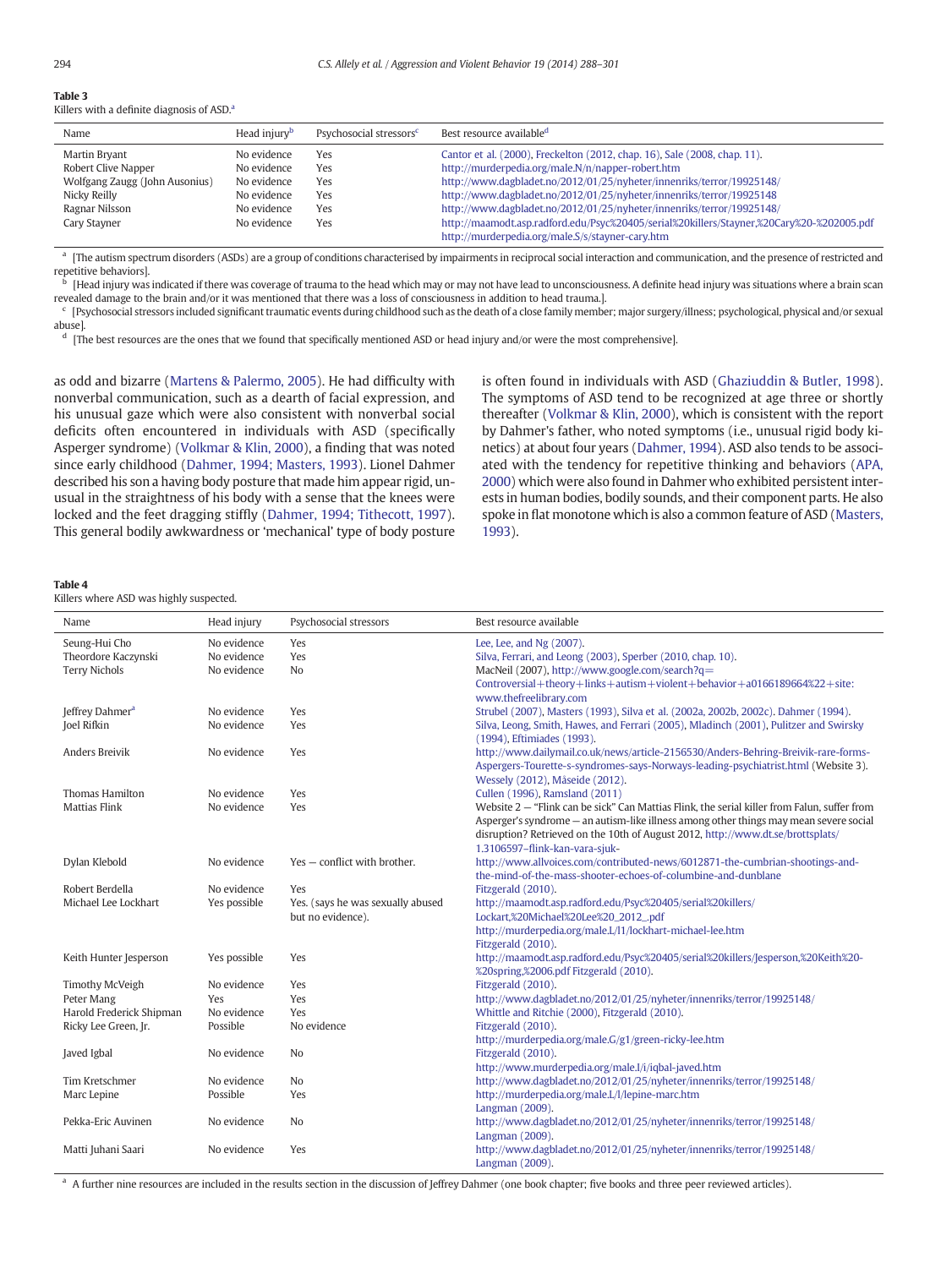Killers where ASD was possible/probable.

| Name                                 | Head injury                | Psychosocial stressors     | Best resource available                                                                                             |
|--------------------------------------|----------------------------|----------------------------|---------------------------------------------------------------------------------------------------------------------|
| <b>Jiverly Antares Wong</b>          | No evidence                | Yes                        | http://murderpedia.org/male.W/w/wong-jiverly.htm                                                                    |
|                                      |                            |                            | http://www.fbi.gov/stats-services/publications/school-shooter                                                       |
| George Jo Hennard                    | None found on autopsy.     | Yes                        | Stone (2009). http://www.nytimes.com/1991/10/18/us/portrait-of-texas-killer-impatient-and-                          |
|                                      |                            |                            | troubled.html?pagewanted=all&src=pm                                                                                 |
|                                      |                            |                            | http://murderpedia.org/male.H/h/hennard-george-jo.htm                                                               |
| Petri Erkki Tapio Gerdt              | No evidence                | No                         | http://murderpedia.org/male.G/g/gerdt-petri.htm                                                                     |
| Jeffrey Weise                        | No evidence                | Yes                        | http://murderpedia.org/male.W/w/weise-jeffrey.htm                                                                   |
| David Malcolm Gray                   | No evidence                | No                         | http://murderpedia.org/male.G/g/gray-david.htm                                                                      |
|                                      |                            |                            | Cantor et al. (2000).                                                                                               |
| Gang Lu                              | No evidence                | No evidence                | http://murderpedia.org/male.L/l/lu-gang.htm                                                                         |
| Frederick Davidson<br>Larry Ashbrook | No evidence<br>No evidence | No evidence<br>No evidence | http://murderpedia.org/male.D/d/davidson-frederick-martin.htm<br>http://murderpedia.org/male.A/a/ashbrook-larry.htm |
| Kimveer Gill                         | No evidence                | N <sub>0</sub>             | http://murderpedia.org/male.G/g/gill-kimveer.htm                                                                    |
| Frank Vitkovic                       | No evidence                | N <sub>0</sub>             | Cantor et al. (2000).                                                                                               |
| Michael Ryan                         | No evidence                | No                         | Kon (1994), Cantor et al. (2000).                                                                                   |
| <b>Maury Travis</b>                  | No evidence                | No                         | http://murderpedia.org/male.T/t/travis-maury.htm                                                                    |
| John Justice Jr                      | No evidence                | No evidence                | http://www.people.com/people/archive/article/0,,20092208,00.html                                                    |
| Kyle Huff                            | No evidence                | No evidence                | Fox, Burgess, Levin, Wong, and Burgess (2007).                                                                      |
| Michael Carneal                      | No evidence                | None                       | http://murderpedia.org/male.C/c/carneal-michael.htm                                                                 |
|                                      |                            |                            | Langman (2009).                                                                                                     |
| Robert Dreesman                      | No evidence                | N <sub>o</sub>             | http://murderpedia.org/male.D/d/dreesman-robert.htm                                                                 |
|                                      |                            |                            | Kelleher (1997).                                                                                                    |
| Jared Loughner                       | No evidence                | No evidence                | http://murderpedia.org/male.L/l/loughner-jared.htm                                                                  |
|                                      |                            |                            | http://www.cbsnews.com/8301-3460_162-7227843.html                                                                   |
| Asa Coon                             | No evidence                | No evidence                | http://oddculture.com/weird-news-stories/teen-gunman-on-rampage-at-successtech-academy-high-                        |
|                                      |                            |                            | school-in-cleveland/                                                                                                |
| Leonard Fraser                       | N <sub>o</sub>             | Yes                        | Stone (2009).                                                                                                       |
|                                      |                            |                            | http://maamodt.asp.radford.edu/Psyc%20405/serial%20killers/                                                         |
|                                      |                            |                            | Fraser,%20Leonard%20_fall,%202007_.pdf                                                                              |
| Gary Evans                           | No evidence                | Yes                        | http://maamodt.asp.radford.edu/Psyc%20405/serial%20killers/Evans,%20Gary%20-%20fall,%202005.pdf                     |
| Richard Durn                         | No evidence                | No evidence                | http://murderpedia.org/male.D/d/durn-richard.htm                                                                    |
| Thomas Dillon                        | No evidence                | No evidence                | http://murderpedia.org/male.D/d/dillonthomas.htm                                                                    |
| Ronald Taylor                        | No evidence                | No evidence                | http://murderpedia.org/male.T/t/taylor-ronald.htm                                                                   |
| George Sodini                        | No evidence                | No evidence                | http://murderpedia.org/male.S/s/sodini-george.htm                                                                   |
|                                      |                            |                            | http://www.ctvnews.ca/gunman-in-health-club-shooting-a-48-year-old-loner-1.422779                                   |
| Wade Frankum                         | No evidence                | Yes                        | Cantor et al. (2000).                                                                                               |
|                                      |                            |                            | http://www.murderpedia.org/male.F/f/frankum-wade.htm                                                                |
| Wayne Nance                          | No evidence                | No evidence                | http://murderpedia.org/male.N/n/nance-wayne-nathan.htm                                                              |
|                                      |                            |                            | http://news.google.com/newspapers?nid=1346&dat=19861026&id=yrxOAAAAIBAJ&sjid=<br>vfsDAAAAIBAJ&pg=6937,3876517       |
| Carl Drega                           | No evidence                | No evidence                | http://murderpedia.org/male.D/d/drega-carl.htm                                                                      |
| Jon Scott Dunkle                     | N <sub>0</sub>             | Yes                        | http://maamodt.asp.radford.edu/Psyc%20405/serial%20killers/Dunkle,%20Jon%20Scott.pdf                                |
|                                      |                            |                            | http://murderpedia.org/male.D/d/dunkle-jon.htm                                                                      |
| Michael McDermott                    | No evidence                | No evidence                | http://en.wikipedia.org/wiki/Wakefield_massacre                                                                     |
|                                      |                            |                            | http://murderpedia.org/male.M/m/mcdermott-michael.htm                                                               |
| Steven Kazmierczak                   | No evidence                | No evidence                | http://murderpedia.org/male.K/k/kazmierczak.htm                                                                     |
| Robert Steinhäuser                   | No evidence                | No evidence                | http://murderpedia.org/male.S/s/steinhauser-robert.htm                                                              |
| James Floyd Davis                    | No evidence                | Yes                        | http://murderpedia.org/male.D/d/davis-james-floyd.htm                                                               |
|                                      |                            |                            | http://www.law.stanford.edu/sites/default/files/child-page/266901/doc/slspublic/                                    |
|                                      |                            |                            | Hannah_Lommers_Johnson.pdf                                                                                          |
| Valery Fabrikant                     | No evidence                | No evidence                | Kelleher (1997).                                                                                                    |
|                                      |                            |                            | http://www.murderpedia.org/male.F/f/fabrikant-valery.htm                                                            |
|                                      |                            |                            |                                                                                                                     |

Some of the psychosocial stressors experienced by Dahmer during childhood related to his dysfunctional family where frequent quarrels between his parents took place. His mother suffered with depression and suicidal ideation, and his father was often absent as he was absorbed in his career and obtaining his PhD in Chemistry ([Palermo,](#page-12-0) [2008, chap. 6](#page-12-0)). Two months short of his fourth birthday, he underwent surgery to repair a double hernia which proved to be a traumatic experience. At age 10, Jeffrey felt guilty about his mother's mental disorders because he believed that he was the cause of her suffering ([Martens,](#page-12-0) [2011\)](#page-12-0). Jeffrey's father reports that he had been sexually abused by a neighbor at age 8 although this is denied by Jeffrey ([Dahmer, 1994;](#page-11-0) [Dvorchak & Holewa, 1991\)](#page-11-0). Jeffrey's father had morbid trends and preoccupations of his own, at least in his youth [\(Dahmer, 1994, p. 51](#page-11-0)). Lastly, Dahmer was greatly ambivalent about his homosexual tendency and was frustrated by it. Some believe this frustration was later channeled into sadistic behavior against people who accepted his homosexual advances [\(Jentzen et al., 1994\)](#page-11-0).

#### 3.3. Head injury with possible ASD traits analysis

Of those with a definite or possible head injury, 7 (15%) also had evidence of ASD traits. Of those 16 cases with a definite head injury, 13 (81%) also had psychosocial stressors, such as childhood abuse and alcoholic parents, who fought physically in front of their children. Of those 30 cases with a possible head injury, 16 (53%) also had documented psychosocial stressors such as sexual and physical abuse. The vast majority of references to head injury do not go into detail about the consequences.

#### 3.4. Case study: Richard Ramirez — "night stalker"

The case of Richard Ramirez provides a case study of a serial killer who sustained both numerous head injuries and suffered multiple psychosocial stressors. He was convicted of killing 13 people between June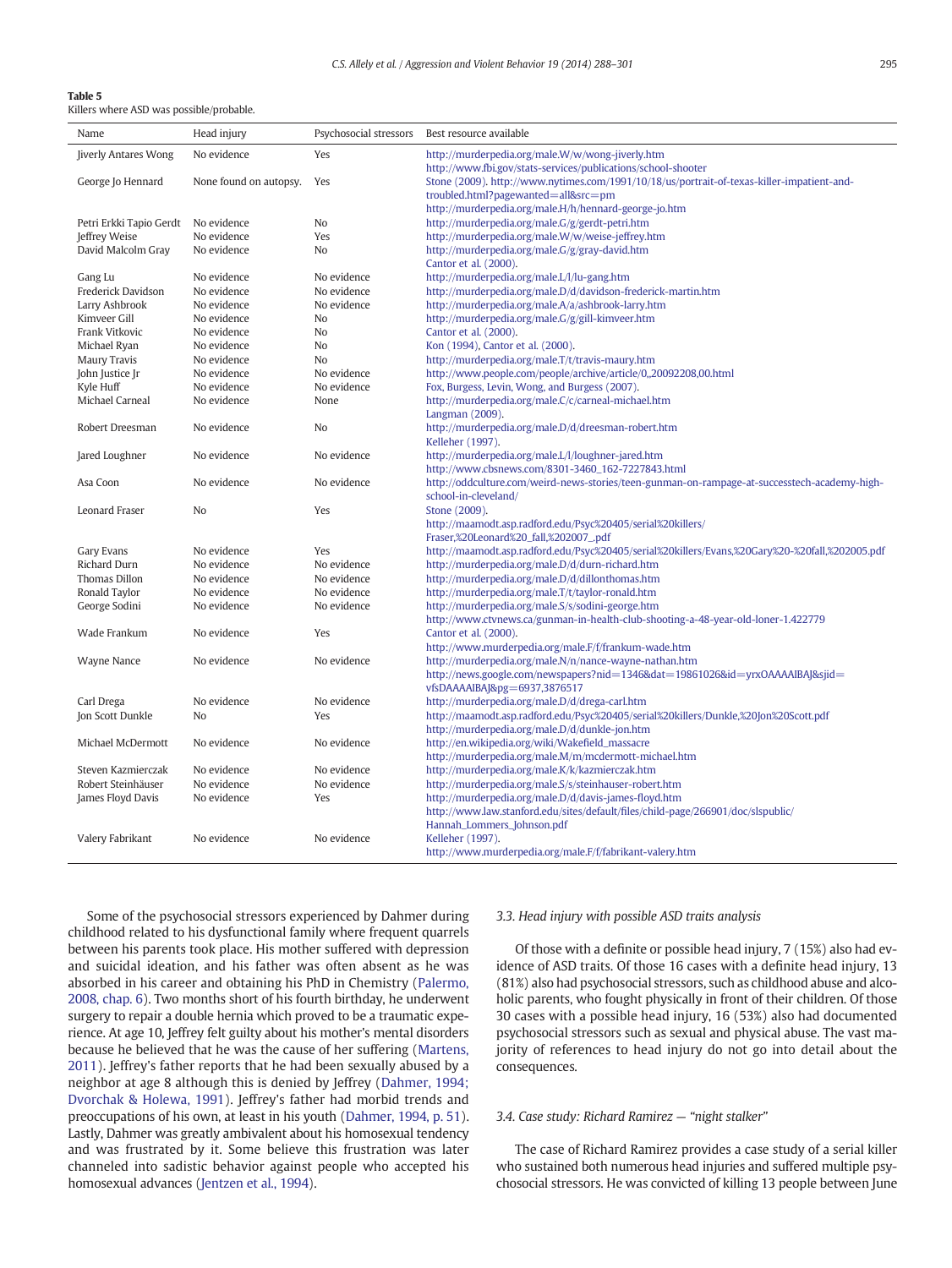<span id="page-9-0"></span>Killers with a definite head injury.

| Name                          | Evidence of ASD | Psychosocial stressors | Best resource available                                                                    |
|-------------------------------|-----------------|------------------------|--------------------------------------------------------------------------------------------|
| <b>Arthur Shawcross</b>       | No evidence     | Yes                    | Stone (2009), Ramsland (2011).                                                             |
| <b>Richard Ramirez</b>        | Possible        | Yes                    | Carlo (1996), Stone (2001, 2009).                                                          |
|                               |                 |                        | http://www.mayhem.net/Crime/serial2.html                                                   |
|                               |                 |                        | http://murderpedia.org/male.R/r/ramirez-richard.htm                                        |
|                               |                 |                        | http://maamodt.asp.radford.edu/Psyc%20405/serial%20killers/                                |
|                               |                 |                        | Ramirez,%20Richard%20_spring%202007_.pdf                                                   |
| Frederick Walter Stephen West | No evidence     | Yes                    | Boduszek and Hyland (2012).                                                                |
|                               |                 |                        | http://murderpedia.org/male.W/w/west-frederick.htm                                         |
|                               |                 |                        | Stone (2001).                                                                              |
| Bobby Joe Long                | No evidence     | Yes                    | http://fatmammycat.blogspot.co.uk/2007/10/head-injuries-and-serial-killer.html             |
|                               |                 |                        | Fox and Levin (2005).                                                                      |
| Kipland Philip "Kip" Kinkel   | N <sub>o</sub>  | N <sub>o</sub>         | https://scholarsbank.uoregon.edu/xmlui/bitstream/handle/1794/4583/79olr1081.pdf?sequence=1 |
|                               |                 |                        | http://eprints.utas.edu.au/494/1/Shame_-_The_root_of_violence.pdf                          |
|                               |                 |                        | Lachmann (2006).                                                                           |
| Khomiakov Victor Yu           | Possible        | Yes                    | Myers et al. (2008).                                                                       |
| Tommy Zethraeus               | No evidence     | No evidence            | http://www.murderpedia.org/male.Z/z/zethraeus-tommy.htm                                    |
| Raymond Martin DeFord         | No evidence     | Yes                    | http://murderpedia.org/male.D/d/deford-ray-martin.htm                                      |
| Hadden Clark                  | N <sub>o</sub>  | Yes                    | http://maamodt.asp.radford.edu/Psyc%20405/serial%20killers/Clark,%20Hadden%20_2005_pdf     |
| Paul Dennis Reid              | No evidence     | No evidence            | http://www.dprc.us/paul_dennis_reid.htm                                                    |
| Malcolm Baker                 | No evidence     | Yes                    | http://justiceaction.org.au/cms/images/stories/CmpgnPDFs/malbakcases05_09_2012.pdf         |
| Curtis Windom                 | No evidence     | Yes                    | http://www.ca11.uscourts.gov/opinions/ops/200715876.pdf                                    |
| Danny Rolling                 | No              | Yes                    | http://maamodt.asp.radford.edu/Psyc%20405/serial%20killers/Rolling,%20Danny%20-%202004.pdf |
| Andrei Chikatilo              | Yes             | Yes                    | http://murderpedia.org/male.C/c/chikatilo.htm                                              |
|                               |                 |                        | Fitzgerald (2010).                                                                         |
|                               |                 |                        | http://maamodt.asp.radford.edu/Psyc%20405/serial%20killers/                                |
|                               |                 |                        | Chikatilo,%20Andrei%20_fall,%202007_.pdf                                                   |
| Tommy Lynn Sells              | N <sub>o</sub>  | Yes                    | http://maamodt.asp.radford.edu/Psyc%20405/serial%20killers/Sells,%20Tommy%20Lynn%20-       |
|                               |                 |                        | %202005.pdf                                                                                |
|                               |                 |                        | http://murderpedia.org/male.S/s/sells-tommy-lynn.htm                                       |
|                               |                 |                        | Fanning (2007).                                                                            |
| Westley Allan Dodd            | No evidence     | Yes                    | http://maamodt.asp.radford.edu/Psyc%20405/serial%20killers/Dodd,%20Westley%20Allan.pdf     |
|                               |                 |                        | http://murderpedia.org/male.D/d1/dodd-westley-allan.htm                                    |

28th 1984 and August 24th 1985. He grew up in El Paso, Texas, as the youngest of five children in a Mexican-American family. Richard's great-grandfather and father had been extremely abusive physically toward their sons down the generations as a means of instilling discipline [\(Stone, 2009](#page-13-0)). Richard was exposed to sexual sadism by his violent cousin ([Carlo, 1996; Stone, 2001](#page-11-0)). He also saw a relative murdered by another relative at the age of 12 ([Carlo, 1996\)](#page-11-0). Both of his parents were exposed to nuclear radiation in Mexico. Following immigration to the U.S., his mother worked mixing toxic chemicals for an extended period. She collapsed at work when five months pregnant with Richard [\(http://www.mayhem.net/Crime/serial2.html](http://www.mayhem.net/Crime/serial2.html)). When Richard Ramirez was two, he was nearly killed by a dresser that fell on top of him, knocking him unconscious and giving him a deep gash on his forehead. When Ramirez was five, he was knocked unconscious and received a head laceration from a swing in the park being used by his sister. Richard was first discovered to have epilepsy in fifth grade ([Carlo, 1996](#page-11-0)). According to Dr. Ronald Geshwind, a number of people who suffer from temporal lobe epilepsy have altered sexuality and hyper-religious feelings, are hypergraphic (have a compulsion to write), and are excessively aggressive. Years later, Richard was diagnosed as having temporal lobe epilepsy. It is also interesting that the literature on Ramirez contains suggestive descriptions of ASD traits, such as preferring his own company in childhood [\(Carlo, 1996](#page-11-0)), and an inability to forge any lasting and harmonious attachment to anyone [\(Stone, 2009\)](#page-13-0).

#### 4. Discussion

Despite an exhaustive search of as wide a range of international sources of data as possible, reports on fewer than 400 serial/mass killers were found since 1985, suggesting that serial and mass killings are rare. The most striking finding in our systematic review is the lack of rigorous research on mass and serial killers. All peer reviewed papers are single case reports with only a few retrospective studies with larger numbers of subjects. The rarity of cases means that these individuals are unlikely to be part of general population studies or even clinical studies, except those focussed on very atypical populations such as inmates of special hospitals for violent and mentally disordered offenders. In both the peer reviewed and non-peer-reviewed literature, detailed clinical accounts of diagnostic assessments using standardized tools were rare. Media reporting of violent crime committed by persons with symptoms associated with autism spectrum disorders may generate a harmful stereotype. This review highlights that although the percentage of individuals considered to have a neurodevelopmental disorder is higher than would be expected in the general population, this is nowhere near as high as indicated in the media.

Because the great majority of case reports came from non-peerreviewed sources, such as books and databases such as Murderpedia and the Radford University Database on Serial Killers, our findings are clearly limited. The problems with the quality of the literature are compounded by the differing reporting strategies across the world, and the fact that serial killing, in particular, may go unrecognized. We can, therefore, make no accurate estimations regarding the prevalence of serial/mass killing, and it is challenging to see patterns across population that allow us to draw conclusions regarding etiology. There may also have been bias involved in the selection of cases, due to the lack of rigorous sources available. We did not use a risk of bias tool because one does not exist for case studies. To limit this bias, the lead author discussed the inclusion of papers with all the other authors. Lastly, due to the large scale of this literature search it is possible that some names may have been missed.

Despite these limitations, we are able to say that probably more than 10% of serial/mass killers have ASD and a similar proportion have had a head injury. Because accounts of systematic examination for these factors are relatively uncommon in reports on serial/mass killings, these figures are very likely to be an underestimate. Yet, both are considerably higher than would be found in the general population. Neither of these neurodevelopmental factors appears to be sufficient in the etiology of serial/mass killing as the great majority of those with ASD or head injury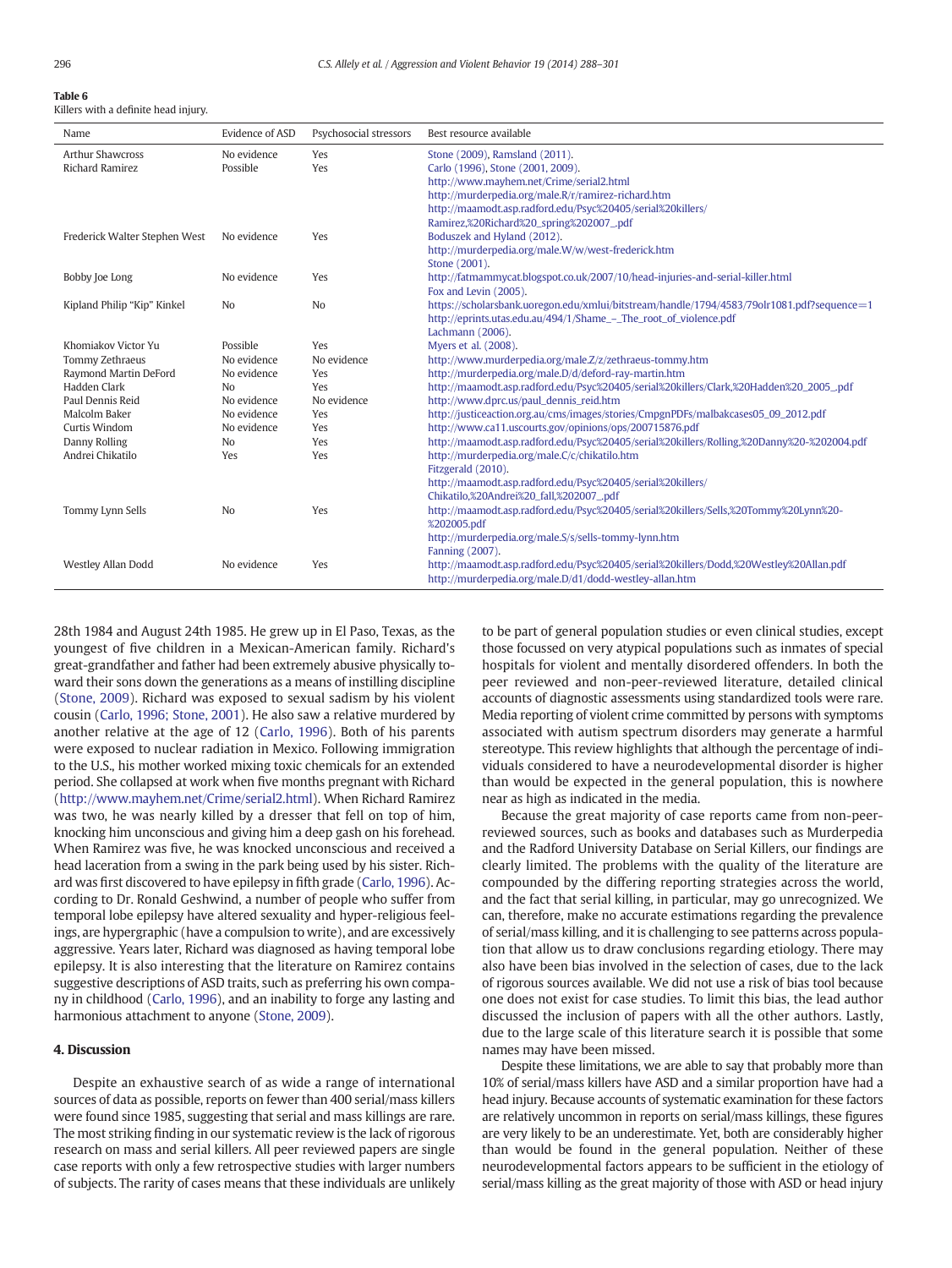Killers with a possible head injury.

| Name                               | Evidence of<br><b>ASD</b> | Psychosocial<br>stressors | Best resource available                                                                                                                                                                    |
|------------------------------------|---------------------------|---------------------------|--------------------------------------------------------------------------------------------------------------------------------------------------------------------------------------------|
| Dennis Rader                       | No                        | No                        |                                                                                                                                                                                            |
|                                    |                           |                           | http://www.crimeandinvestigation.co.uk/crime-files/dennis-rader-the-btk-killer/biography.html<br>http://maamodt.asp.radford.edu/Psyc%20405/serial%20killers/Rader,%20Dennis%20-%202005.pdf |
|                                    |                           |                           | http://murderpedia.org/male.R/r/rader-dennis.htm                                                                                                                                           |
| Gary Ridgway                       | Possibly                  | Yes                       | Prothero and Hanis (2007).                                                                                                                                                                 |
| Paul Charles Denyer                | Possibly                  | No                        | Davis (2007). http://murderpedia.org/male.D/d/denyer-paul.htm                                                                                                                              |
| Juana Barraza Samperio             | Possibly                  | Yes                       | Cervantes (2010), Campobasso et al. (2009), Ostrosky-Solís, Vélez-García, Santana-Vargas, Pérez,                                                                                           |
|                                    |                           |                           | and Ardila (2008).                                                                                                                                                                         |
| Leonard Lake                       | N <sub>0</sub>            | Yes                       | http://murderpedia.org/male.L/l/lake-leonard.htm                                                                                                                                           |
|                                    |                           |                           | http://www.trutv.com/library/crime/serial_killers/notorious/tick/9b.html                                                                                                                   |
| Harrison Graham                    | No                        | No evidence               | http://murderpedia.org/male.G/g/graham-harrison.htm                                                                                                                                        |
| Aileen Wuornos                     | N <sub>0</sub>            | Yes                       | DellaSanta-Percy (2003-2005). http://mysite.cdellasanta.com/pdf/aileen_wuornos.pdf                                                                                                         |
|                                    |                           |                           | Myers et al. (2005). Kennedy (1994). Arrigo and Griffin (2004).                                                                                                                            |
| Angel Maturino Resendiz aka Rafael | No                        | No evidence               | http://www.mayhem.net/Crime/serial2.html                                                                                                                                                   |
| Resendez-Ramirez                   |                           |                           | http://murderpedia.org/male.R/r1/resendiz-angel.htm                                                                                                                                        |
| Alexander Pichushkin               | No                        | No                        | http://bodyreport.com/article/profile-alexander-pichushkin                                                                                                                                 |
|                                    |                           |                           | http://murderpedia.org/male.P/p/pichushkin-alexander.htm                                                                                                                                   |
| Juan Rodriguez Chavez              | No                        | No evidence               | http://www.trutv.com/library/crime/criminal_mind/forensics/w_hollywood_hustle/12.html                                                                                                      |
|                                    |                           |                           | http://murderpedia.org/male.C/c/chavez-juan.htm                                                                                                                                            |
| Derrick Todd Lee                   | No.                       | Yes                       | http://www.wwltv.com/news/local/120233949.html                                                                                                                                             |
|                                    |                           |                           | http://murderpedia.org/male.L/l/lee-derrick-todd.htm                                                                                                                                       |
| John Ray Weber                     | No                        | Yes                       | Stone (2009).                                                                                                                                                                              |
| <b>Todd Hall</b>                   | No                        | N <sub>o</sub>            | http://murderpedia.org/male.H/h/hall-todd.htm                                                                                                                                              |
| Robert Silveria, Jr                | No                        | Yes                       | http://maamodt.asp.radford.edu/Psyc%20405/serial%20killers/Silveria,%20Robert%20Joseph%20-                                                                                                 |
|                                    |                           |                           | %202005.pdf                                                                                                                                                                                |
| Sandi Nieves                       | No evidence               | Yes                       | http://www.thefreelibrary.com/FRIENDS+SAY+CONVICTED+KILLER+DEVOTED+TO+KIDS.-<br>a083396055                                                                                                 |
| Wayne Adam Ford                    | N <sub>0</sub>            | Yes                       | http://murderpedia.org/male.F/f/ford-wayne-adam.htm                                                                                                                                        |
| Friedrich Leibacher                | No evidence               | No evidence               | http://murderpedia.org/male.L/l/leibacher-friedrich.htm                                                                                                                                    |
| David Edward Maust                 | N <sub>o</sub>            | Yes                       | http://www.crimezzz.net/serialkiller_news/M/MAUST_david.php                                                                                                                                |
|                                    |                           |                           | http://murderpedia.org/male.M/m/maust-david.htm                                                                                                                                            |
| Eric Houston                       | Possibly                  | Yes                       | http://articles.latimes.com/1993-07-23/news/mn-16058_1_school-siege                                                                                                                        |
| Bryan Uyesugi                      | No.                       | N <sub>o</sub>            | http://murderpedia.org/male.U/u/uyesugi-byran.htm                                                                                                                                          |
| Colin Ferguson                     | No evidence               | N <sub>o</sub>            | http://en.wikipedia.org/wiki/Colin_Ferguson_(mass_murderer)                                                                                                                                |
|                                    |                           |                           | http://www.murderpedia.org/male.F/f/ferguson-colin.htm                                                                                                                                     |
| Daryl Holton                       | No evidence               | No evidence               | http://www.clarkprosecutor.org/html/death/US/holton1097.htm                                                                                                                                |
| Anthony Sowell                     | N <sub>o</sub>            | Yes                       | http://www.callandpost.com/index.php/news/features/anthony-sowell/902-sowell-cries-during-                                                                                                 |
|                                    |                           |                           | sentencing-testimony                                                                                                                                                                       |
|                                    |                           |                           | http://murderpedia.org/male.S/s/sowell-anthony.htm                                                                                                                                         |
| Donald Harvey                      | N <sub>o</sub>            | Yes                       | http://maamodt.asp.radford.edu/Psyc%20405/serial%20killers/Harvey,%20Donald%20-<br>%20fall,%202005.pdf                                                                                     |
|                                    |                           |                           | http://murderpedia.org/male.H/h/harvey-donald.htm                                                                                                                                          |
| Richard Baumhammers                | No                        | No                        | http://news.google.com/newspapers?nid=348&dat=20010505&id=cOEvAAAAIBAJ&sjid=                                                                                                               |
|                                    |                           |                           | PDUDAAAAIBAJ&pg=2876,745657                                                                                                                                                                |
|                                    |                           |                           | Americans. http://murderpedia.org/male.B/b/baumhammers.htm                                                                                                                                 |
| Paul Runge                         | No                        | No evidence               | http://caselaw.findlaw.com/il-supreme-court/1050195.html                                                                                                                                   |
|                                    |                           |                           | http://murderpedia.org/male.R/r/runge-paul.htm                                                                                                                                             |
| Reginald and Jonathon Carr         | No                        | Yes                       | http://www.trutv.com/library/crime/notorious_murders/classics/carr_brothers/8.html                                                                                                         |
| Edgar Killen                       | N <sub>0</sub>            | N <sub>o</sub>            | http://bigstory.ap.org/article/ex-inmate-reputed-klansman-granted-legal-power                                                                                                              |
| Thomas Edward Luther               | N <sub>0</sub>            | Yes                       | http://maamodt.asp.radford.edu/Psyc%20405/serial%20killers/Luther,%20Thomas%20Edward.pdf                                                                                                   |
|                                    |                           |                           | http://murderpedia.org/male.L/l/luther-thomas.htm                                                                                                                                          |
| <b>Timothy Spencer</b>             | No evidence               | Yes                       | Davis (2007).                                                                                                                                                                              |
|                                    |                           |                           | http://murderpedia.org/male.D/d/denyer-paul.htm                                                                                                                                            |
|                                    |                           |                           |                                                                                                                                                                                            |

had also experienced psychosocial risk factors such as parental divorce, physical or sexual abuse, and major surgery during childhood. This leads us to suspect that there may be some support for our hypothesis: that to a certain degree, there is a complex interplay between neurodevelopmental and environmental factors – particularly psychosocial adversity – can potentially result in an individual being predisposed to develop into a serial/mass killer.

The gaps in our understanding about the actual mechanisms of development toward these most negative of outcomes are enormous, and it is difficult to imagine how conventional research techniques could fill these. For example, cohort studies would have to involve millions of individuals to have any chance of including someone who ends up committing these kinds of crimes, and this is clearly beyond the capacity of any funding body. It may be that research techniques used for extremely rare but dangerous diseases may need to be adapted for this purpose. For example, the World Health Organisation and European Union have developed collaborative strategies to conduct research on rare diseases (e.g. [http://www.who.int/bulletin/volumes/](http://www.who.int/bulletin/volumes/90/6/12-020612/en/index.html) [90/6/12-020612/en/index.html](http://www.who.int/bulletin/volumes/90/6/12-020612/en/index.html)) and similar technology may be required to understand – and hopefully prevent – serial and mass killings. There is a need for more rigorous research/an international database so that reviews like this one can have a stronger foundation on which to report.

#### 5. Conclusions and recommendations

Research on mass and serial killing is still at a very rudimentary stage. Yet, there are suggestions that, in at least some cases, neurodevelopmental problems such as ASD or head injury may interact in a complex interplay with psychosocial factors to produce these very adverse outcomes. New research is urgently required to understand the mechanisms underlying these forms of extreme violence so that preventative strategies can be developed. We would recommend that international collaborative research efforts be developed using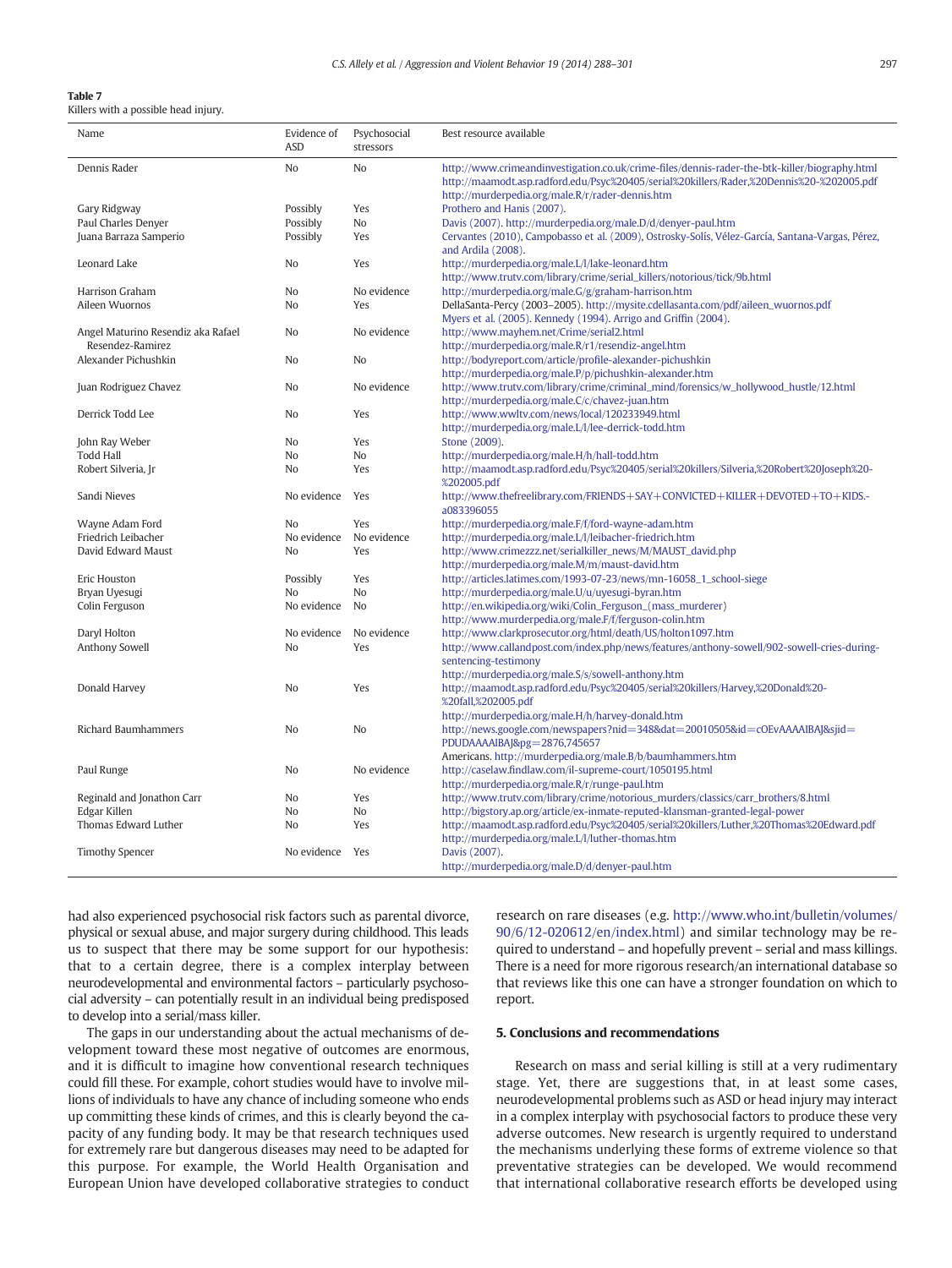<span id="page-11-0"></span>innovative techniques borrowed from the study of rare diseases. In addition, we would recommend that, in future, all serial or mass killers who are apprehended should be thoroughly assessed using standardized tools for investigating neurodevelopmental disorders including ASD and head injury. Ideally, an international research registry would be set up to record such information as this may the only way that we will eventually be able to confidently determine the prevalence, etiological factors, and developmental trajectories associated with mass and serial killing.

#### Disclosure statement

The authors declare that they have no conflicts of interest.

#### Acknowledgments

This project was supported by a grant from the Gillberg Neuropsychiatry Centre.

#### References

- Allen, D., Evans, C., Hider, A., Hawkins, S., Peckett, H., & Morgan, H. (2008). [Offending be](http://refhub.elsevier.com/S1359-1789(14)00030-5/rf0005)[haviour in adults with Asperger syndrome.](http://refhub.elsevier.com/S1359-1789(14)00030-5/rf0005) Journal of Autism and Developmental [Disorders](http://refhub.elsevier.com/S1359-1789(14)00030-5/rf0005), 38, 748–758.
- American Psychiatric Association (2000). [Diagnostic and statistical manual of mental](http://refhub.elsevier.com/S1359-1789(14)00030-5/rf0010) disorders [\(4th ed. Text Revision \). Washington, DC: Author.](http://refhub.elsevier.com/S1359-1789(14)00030-5/rf0010)
- Arrigo, B. A., & Griffin, A. (2004). [Serial murder and the case of Aileen Wuornos:](http://refhub.elsevier.com/S1359-1789(14)00030-5/rf0015) [Attachment theory, psychopathy, and predatory aggression.](http://refhub.elsevier.com/S1359-1789(14)00030-5/rf0015) Behavioral Sciences & [the Law](http://refhub.elsevier.com/S1359-1789(14)00030-5/rf0015), 22, 375–393.
- Baron-Cohen, S. (1988). [An assessment of violence in a young man with Asperger's](http://refhub.elsevier.com/S1359-1789(14)00030-5/rf0020) syndrome. [Journal of Child Psychology and Psychiatry](http://refhub.elsevier.com/S1359-1789(14)00030-5/rf0020), 29, 351–360.
- Baron-Cohen, S. (2011). [The science of evil: On empathy and the origins of cruelty.](http://refhub.elsevier.com/S1359-1789(14)00030-5/rf0025) New [York: Basic books: a member of the Perseus book group.](http://refhub.elsevier.com/S1359-1789(14)00030-5/rf0025)
- Barry-Walsh, J. B., & Mullen, P. E. (2004). [Forensic aspects of Asperger's Syndrome.](http://refhub.elsevier.com/S1359-1789(14)00030-5/rf0030) The [Journal of Forensic Psychiatry & Psychology](http://refhub.elsevier.com/S1359-1789(14)00030-5/rf0030), 15, 96–107.
- Barzman, D. H., Patel, A., Sonnier, L., & Strawn, J. R. (2010). [Neuroendocrine aspects of pe](http://refhub.elsevier.com/S1359-1789(14)00030-5/rf0035)[diatric aggression: Can hormone measures be clinically useful?](http://refhub.elsevier.com/S1359-1789(14)00030-5/rf0035) Neuropsychiatric [Disease and Treatment](http://refhub.elsevier.com/S1359-1789(14)00030-5/rf0035), 11, 691–697.
- Beasley, J. O., II (2004). [Serial murder in America: Case studies of seven offenders.](http://refhub.elsevier.com/S1359-1789(14)00030-5/rf0040) [Behavioral Sciences & the Law](http://refhub.elsevier.com/S1359-1789(14)00030-5/rf0040), 22, 395-414.
- Beaver, K. M., Nedelec, J. L., Schwartz, J. A., & Connolly, E. J. (2014). [Evolutionary behavior](http://refhub.elsevier.com/S1359-1789(14)00030-5/rf0045)[al genetics of violent crime.](http://refhub.elsevier.com/S1359-1789(14)00030-5/rf0045) The evolution of violence (pp. 117–135). New York: [Springer.](http://refhub.elsevier.com/S1359-1789(14)00030-5/rf0045)
- Bell, C., Abrams, J., & Nutt, D. (2001). [Tryptophan depletion and its implications for](http://refhub.elsevier.com/S1359-1789(14)00030-5/rf0050) psychiatry. [British Journal of Psychiatry](http://refhub.elsevier.com/S1359-1789(14)00030-5/rf0050), 178, 399–405.
- Bennett, K. A. (1993). [Victim selection in the Jeffrey Dahmer slayings: An example of](http://refhub.elsevier.com/S1359-1789(14)00030-5/rf0055) [repetition in the paraphilias?](http://refhub.elsevier.com/S1359-1789(14)00030-5/rf0055) Journal of Forensic Sciences, 38(5), 1227–1232.
- Boduszek, D., & Hyland, P. (2012). [Fred West: Bio-psycho-social investigation of psycho](http://refhub.elsevier.com/S1359-1789(14)00030-5/rf0060)pathic sexual serial killer. [International Journal of Criminology and Sociological Theory](http://refhub.elsevier.com/S1359-1789(14)00030-5/rf0060), 5(864–[870\).](http://refhub.elsevier.com/S1359-1789(14)00030-5/rf0060)
- Brantley, A. C., & Kosky, R. H., Jr. (2005). [Serial murder in the Netherlands: A look at mo](http://refhub.elsevier.com/S1359-1789(14)00030-5/rf0065)[tivation, behavior, and characteristics.](http://refhub.elsevier.com/S1359-1789(14)00030-5/rf0065) FBI Law Enforcement Bulletin, 74(26–32), 2005.
- Brittain, R. P. (1970). The sadistic murderer. [Medicine, Science and the Law](http://refhub.elsevier.com/S1359-1789(14)00030-5/rf0070), 10, 198–207. Browning, A., & Caulfield, L. (2011). [The prevalence and treatment of people with](http://refhub.elsevier.com/S1359-1789(14)00030-5/rf0075) [Asperger's Syndrome in the criminal justice system.](http://refhub.elsevier.com/S1359-1789(14)00030-5/rf0075) Criminoligy & Criminal Justice,
- 11[, 165](http://refhub.elsevier.com/S1359-1789(14)00030-5/rf0075)–180. Burgess, A. W., Prentky, R. A., Burgess, A. G., Douglas, J. E., & Ressler, R. K. (1994). [In M.](http://refhub.elsevier.com/S1359-1789(14)00030-5/rf0080)
- [Hersen, R. T. Ammerman, & L. A. Sisson \(Eds.\),](http://refhub.elsevier.com/S1359-1789(14)00030-5/rf0080) Serial murder. Handbook of aggressive [and destructive behavior in psychiatric patients](http://refhub.elsevier.com/S1359-1789(14)00030-5/rf0080) (pp. 509–530).
- Buss, D. M., & Shackelford, T. K. (1997). [Human aggression in evolutionary psychological](http://refhub.elsevier.com/S1359-1789(14)00030-5/rf0085) perspective. [Clinical Psychology Review](http://refhub.elsevier.com/S1359-1789(14)00030-5/rf0085), 17, 605–619. Campobasso, C. P., Colonna, M. F., Carabellese, F., Grattagliano, I., Candelli, C., Morton, R. J.,
- et al. (2009). [A serial killer of elderly women: Analysis of a multi-victim homicide in](http://refhub.elsevier.com/S1359-1789(14)00030-5/rf0090)vestigation. [Forensic Science International](http://refhub.elsevier.com/S1359-1789(14)00030-5/rf0090), 185, 7–11.
- Cantor, C. H., Mullen, P. E., & Alpers, P. A. (2000). [Mass homicide: The civil massacre.](http://refhub.elsevier.com/S1359-1789(14)00030-5/rf0095) [Journal of American Academy of Psychiatry and Law](http://refhub.elsevier.com/S1359-1789(14)00030-5/rf0095), 28, 55–63.
- Carlin, N. (2011). [Confession and forgiveness: A pastoral reading of a father's son by](http://refhub.elsevier.com/S1359-1789(14)00030-5/rf0100) Lionel Dahmer. [Pastoral Psychology](http://refhub.elsevier.com/S1359-1789(14)00030-5/rf0100), 60(377–397), 2011.
- Carlisle, A. C. (2000). [The dark side of the serial-killer personality. In L. Gerdes \(Ed.\),](http://refhub.elsevier.com/S1359-1789(14)00030-5/rf0105) Serial killers[. San Diego, CA: Greenhaven Press.](http://refhub.elsevier.com/S1359-1789(14)00030-5/rf0105)
- Carlo, P. (1996). [The night stalker: The true story of America's most feared serial killer](http://refhub.elsevier.com/S1359-1789(14)00030-5/rf0110) (1st [ed.\). : Kensington.](http://refhub.elsevier.com/S1359-1789(14)00030-5/rf0110)
- Cervantes, S. V. (2010). [Performing mexicanidad: Criminality and lucha libre.](http://refhub.elsevier.com/S1359-1789(14)00030-5/rf0115) Crime Media [Culture](http://refhub.elsevier.com/S1359-1789(14)00030-5/rf0115), 6, 185–203.
- Claus, C., & Lidberg, L. (1999). Serial murder as a '[Schahriar syndrome](http://refhub.elsevier.com/S1359-1789(14)00030-5/rf0120)'. The Journal of [Forensic Psychiatry](http://refhub.elsevier.com/S1359-1789(14)00030-5/rf0120), 10(427–435), 1999.
- Cleary, S., & Luxenburg, J. (1993). [Serial murderers: Common background characteristics](http://refhub.elsevier.com/S1359-1789(14)00030-5/rf0125) and their contribution to causation. [Paper presented at the annual meeting of the](http://refhub.elsevier.com/S1359-1789(14)00030-5/rf0125) [American Society of Criminology, Miami, FL](http://refhub.elsevier.com/S1359-1789(14)00030-5/rf0125).
- Cloninger, C. R., Sigvardsson, S., Bohman, M., & von Knorring, A. L. (1982). [Predisposition to](http://refhub.elsevier.com/S1359-1789(14)00030-5/rf0130) [petty criminality in Swedish adoptees: II. Cross-fostering analysis of gene](http://refhub.elsevier.com/S1359-1789(14)00030-5/rf0130)–environment interaction. [Archives of General Psychiatry](http://refhub.elsevier.com/S1359-1789(14)00030-5/rf0130), 39, 1242.
- Cooper, S. A., Mohamed, W. N., & Collacott, R. A. (1993). [Possible Asperger's syndrome in a](http://refhub.elsevier.com/S1359-1789(14)00030-5/rf0135) [mentally handicapped transvestite offender.](http://refhub.elsevier.com/S1359-1789(14)00030-5/rf0135) Journal of Intellectual Disability Research, 37[, 189](http://refhub.elsevier.com/S1359-1789(14)00030-5/rf0135)–194.
- Cullen (1996). [Cullen: The public inquiry into the shootings at Dunblane Primary School.](http://refhub.elsevier.com/S1359-1789(14)00030-5/rf0140) [London: H.M. Stationery Of](http://refhub.elsevier.com/S1359-1789(14)00030-5/rf0140)fice.
- Dahmer, L. A. (1994). A father's story. [New York: William Morrow and Company.](http://refhub.elsevier.com/S1359-1789(14)00030-5/rf0145)
- Davis, D. (1991). The Milwaukee murders. [Nightmare in apartment 213: The true story.](http://refhub.elsevier.com/S1359-1789(14)00030-5/rf0150) [St. Martin's Paperbacks.](http://refhub.elsevier.com/S1359-1789(14)00030-5/rf0150)
- Davis, C. A. (2007). Sadistic killers: Profi[les of pathological predators.](http://refhub.elsevier.com/S1359-1789(14)00030-5/rf0155) : Summersdale.
- De Becker, G. (1997). The gift of fear. [NY: Dell Publishing.](http://refhub.elsevier.com/S1359-1789(14)00030-5/rf0160)
- DeHart, D. D., & Mahoney, J. M. (1994). [The serial murderer's motivations: An interdisci](http://refhub.elsevier.com/S1359-1789(14)00030-5/rf0165)plinary review. [OMEGA-Journal of Death and Dying](http://refhub.elsevier.com/S1359-1789(14)00030-5/rf0165), 29(1), 29–45.
- Dein, K., & Woodbury-Smith, M. (2010). [Asperger syndrome and criminal behaviour.](http://refhub.elsevier.com/S1359-1789(14)00030-5/rf0170) [Advances in Psychiatric Treatment](http://refhub.elsevier.com/S1359-1789(14)00030-5/rf0170), 16, 37–43.
- Dietz, P. E. (1986). [Mass, serial and sensational homicides.](http://refhub.elsevier.com/S1359-1789(14)00030-5/rf0175) Bulletin of the New York [Academy of Medicine](http://refhub.elsevier.com/S1359-1789(14)00030-5/rf0175), 62, 477–491.
- Dutton, D., & Hart, S. (1992). [Evidence for long-term, speci](http://refhub.elsevier.com/S1359-1789(14)00030-5/rf0180)fic effects of childhood abuse [and neglect in criminal behavior in men.](http://refhub.elsevier.com/S1359-1789(14)00030-5/rf0180) International Journal of Offender Therapy [and Comparative Criminology](http://refhub.elsevier.com/S1359-1789(14)00030-5/rf0180), 36, 212–237.
- Duwe, G. (2004). [The patterns and prevalence of mass murder in twentieth-century](http://refhub.elsevier.com/S1359-1789(14)00030-5/rf0185) America. [Justice Quarterly](http://refhub.elsevier.com/S1359-1789(14)00030-5/rf0185), 21, 729–761.
- Dvorchak, R. J., & Holewa, L. (1991). [Milwakee massacre: Jeffrey Dahmer and the Milwaukee](http://refhub.elsevier.com/S1359-1789(14)00030-5/rf0190) murders. [New York: Dell Publishing.](http://refhub.elsevier.com/S1359-1789(14)00030-5/rf0190)
- Eftimiades, M. (1993). [Garden of graves: The shocking story of Long Island's serial killer, Joel](http://refhub.elsevier.com/S1359-1789(14)00030-5/rf0195) Rifkin. [New York: St Martin's Press.](http://refhub.elsevier.com/S1359-1789(14)00030-5/rf0195)
- Egger, S. A. (1984). A working defi[nition of serial murder and reduction of linkage](http://refhub.elsevier.com/S1359-1789(14)00030-5/rf0200) blindness. [Journal of Police Science and Administration](http://refhub.elsevier.com/S1359-1789(14)00030-5/rf0200), 12, 348–357.
- Egger, S. A. (1998). [Jeffrey Dahmer and beyond. In the killer among us: An examination of](http://refhub.elsevier.com/S1359-1789(14)00030-5/rf0205) serial murder and its investigation. [Upper Saddle River, N.J.: Prentice-Hall.](http://refhub.elsevier.com/S1359-1789(14)00030-5/rf0205)
- Everall, I. P., & LeCouteur, A. (1990). [Firesetting in an adolescent boy with Asperger's](http://refhub.elsevier.com/S1359-1789(14)00030-5/rf0210) syndrome. [British Journal of Psychiatry](http://refhub.elsevier.com/S1359-1789(14)00030-5/rf0210), 157, 284–287.
- Fanning, D. (2007, May 29). [Through the window: The terrifying true story of cross-country](http://refhub.elsevier.com/S1359-1789(14)00030-5/rf0215) killer Tommy Lynn Sells. [: St. Martin's True Crime.](http://refhub.elsevier.com/S1359-1789(14)00030-5/rf0215)
- Ferguson, C. J., White, D. E., Cherry, S., Lorenz, M., & Bhimani, Z. (2003). Defi[ning and clas](http://refhub.elsevier.com/S1359-1789(14)00030-5/rf0220)[sifying serial murder in the context of perpetrator motivation.](http://refhub.elsevier.com/S1359-1789(14)00030-5/rf0220) Journal of Crime and Justice, 31(287–[292\), 2003.](http://refhub.elsevier.com/S1359-1789(14)00030-5/rf0220)
- Fitzgerald, M. (2001). Autistic psychopathy. [Journal of the American Academy Child](http://refhub.elsevier.com/S1359-1789(14)00030-5/rf0225) [Psychology and Psychiatry](http://refhub.elsevier.com/S1359-1789(14)00030-5/rf0225), 40, 870.
- Fitzgerald, M. (2010). [Young, violent and dangerous to know.](http://refhub.elsevier.com/S1359-1789(14)00030-5/rf0230) New York: Nova Science Pub[lishers, Inc.](http://refhub.elsevier.com/S1359-1789(14)00030-5/rf0230)
- Fox, J. A., Burgess, A. W., Levin, J., Wong, M., & Burgess, A. G. (2007). [Capitol Hill mass mur-](http://refhub.elsevier.com/S1359-1789(14)00030-5/rf0235)der case. [Brief Treatment & Crisis Intervention](http://refhub.elsevier.com/S1359-1789(14)00030-5/rf0235), 7(127-150), 2007.
- Fox, J. A., & Levin, J. (1994). [Overkill: Mass murder and serial killing exposed.](http://refhub.elsevier.com/S1359-1789(14)00030-5/rf0240) New York: Ple[num Press.](http://refhub.elsevier.com/S1359-1789(14)00030-5/rf0240)
- Fox, J. A., & Levin, J. (1998). [Multiple homicide: Patterns of serial and mass murder. In M.](http://refhub.elsevier.com/S1359-1789(14)00030-5/rf0245) Tonry (Ed.), [Crime and justice: A review of research](http://refhub.elsevier.com/S1359-1789(14)00030-5/rf0245), 23. (pp. 407–455). Chicago: [University of Chicago Press.](http://refhub.elsevier.com/S1359-1789(14)00030-5/rf0245)
- Fox, J., & Levin, J. (2005). [Extreme killing: Understanding serial and mass murder.](http://refhub.elsevier.com/S1359-1789(14)00030-5/rf0250) Thousand [Oaks, CA: Sage.](http://refhub.elsevier.com/S1359-1789(14)00030-5/rf0250)
- Freckelton, I. (2012). [Autism spectrum disorders and the criminal law. Chapter 16.](http://refhub.elsevier.com/S1359-1789(14)00030-5/rf0255) A [comprehensive book on autism spectrum disorders](http://refhub.elsevier.com/S1359-1789(14)00030-5/rf0255) (pp. 249–272).
- Freedman, D., & Hemenway, D. (2000). [Precursors of lethal violence: A death row sample.](http://refhub.elsevier.com/S1359-1789(14)00030-5/rf0260) [Social Science and Medicine](http://refhub.elsevier.com/S1359-1789(14)00030-5/rf0260), 50, 1757–1770.
- Gansler, D. A., McLaughlin, N. C., Iguchi, L., Jerram, M., Moore, D. W., Bhadelia, R., et al. (2009). [A multivariate approach to aggression and the orbital frontal cortex in](http://refhub.elsevier.com/S1359-1789(14)00030-5/rf0265) psychiatric patients. [Psychiatry Research: Neuroimaging](http://refhub.elsevier.com/S1359-1789(14)00030-5/rf0265), 171, 145–154.
- Ghaziuddin, M., & Butler, E. (1998). [Clumsiness in autism and Asperger syndrome: A fur](http://refhub.elsevier.com/S1359-1789(14)00030-5/rf0270)ther report. [Journal of Intellectual Disability Research](http://refhub.elsevier.com/S1359-1789(14)00030-5/rf0270), 42(1), 43–48.
- Goetz, A. T. (2010). [The evolutionary psychology of violence.](http://refhub.elsevier.com/S1359-1789(14)00030-5/rf0275) Psicothema, 22, 15–21.
- Grafman, J., Schwab, K., Warden, D., & Pridgen, A. (1996). [Frontal lobe injuries, violence,](http://refhub.elsevier.com/S1359-1789(14)00030-5/rf0280) [and aggression: A report on the Vietnam head injury study.](http://refhub.elsevier.com/S1359-1789(14)00030-5/rf0280) Neurology, 46, 1231-1238.

Hagelstam, C., & Häkkänen, H. (2006). [Adolescent homicides in Finland: Offence and](http://refhub.elsevier.com/S1359-1789(14)00030-5/rf0285) offender characteristics. [Forensic Science International](http://refhub.elsevier.com/S1359-1789(14)00030-5/rf0285), 164, 110–115.

- Hale, R. (1994). [The role of humiliation and embarrassment in serial murder.](http://refhub.elsevier.com/S1359-1789(14)00030-5/rf0290) Psychology [A: Journal of Human Behavior](http://refhub.elsevier.com/S1359-1789(14)00030-5/rf0290), 31, 17–22.
- Hall, I., & Bernal, J. (1995). [Asperger's syndrome and violence.](http://refhub.elsevier.com/S1359-1789(14)00030-5/rf0295) British Journal of Psychiatry, 166[, 262](http://refhub.elsevier.com/S1359-1789(14)00030-5/rf0295)–268.
- Heide, K. M., & Solomon, E. P. (2006). [Biology, childhood trauma, and murder: Rethinking](http://refhub.elsevier.com/S1359-1789(14)00030-5/rf0300) justice. [International Journal of Law and Psychiatry](http://refhub.elsevier.com/S1359-1789(14)00030-5/rf0300), 29(220–233), 2006.
- Hickey, E. W. (1997). Serial murderers and their victims [\(2nd ed.\). Belmont, CA: Wadsworth.](http://refhub.elsevier.com/S1359-1789(14)00030-5/rf0305)

Hippler, K., Viding, E., Klicpera, C., & Happé, F. (2010). [No increase in criminal convictions](http://refhub.elsevier.com/S1359-1789(14)00030-5/rf0310) in Hans Asperger's original cohort. [Journal of Autism and Developmental Disorders](http://refhub.elsevier.com/S1359-1789(14)00030-5/rf0310), 40, 774–[780.](http://refhub.elsevier.com/S1359-1789(14)00030-5/rf0310)

- Holmes, R. M., & Holmes, S. T. (2010). Serial murder [\(3rd ed.\). Thousand Oaks, California:](http://refhub.elsevier.com/S1359-1789(14)00030-5/rf0315) [Sage978-1-4129-7442-4.](http://refhub.elsevier.com/S1359-1789(14)00030-5/rf0315)
- Inguito, G. B., Sekula-Perlman, A., Lynch, M. J., & Callery, R. T. (2000). [Delaware's](http://refhub.elsevier.com/S1359-1789(14)00030-5/rf0320) first serial killer. [Delaware Medical Journal](http://refhub.elsevier.com/S1359-1789(14)00030-5/rf0320), 72, 479–486.
- Jenkins, P. (2005). [Myth and murder: The serial killer panic. In V. E. Kappeler, & G. W.](http://refhub.elsevier.com/S1359-1789(14)00030-5/rf0325) Potter (Eds.), [Themythology of crime and criminal justice](http://refhub.elsevier.com/S1359-1789(14)00030-5/rf0325) (4th ed.). . Prospect Heights, [IL: Waveland Press.](http://refhub.elsevier.com/S1359-1789(14)00030-5/rf0325)
- Jentzen, J., Palermo, G., Johnson, L. T., Ho, K. C., Stormo, K. A., & Teggatz, J. (1994). [Destruc](http://refhub.elsevier.com/S1359-1789(14)00030-5/rf0330)[tive hostility: The Jeffrey Dahmer case. A psychiatric and forensic study of a serial](http://refhub.elsevier.com/S1359-1789(14)00030-5/rf0330) killer. [American Journal of Forensic Medicine and Pathology](http://refhub.elsevier.com/S1359-1789(14)00030-5/rf0330), 15, 283–294.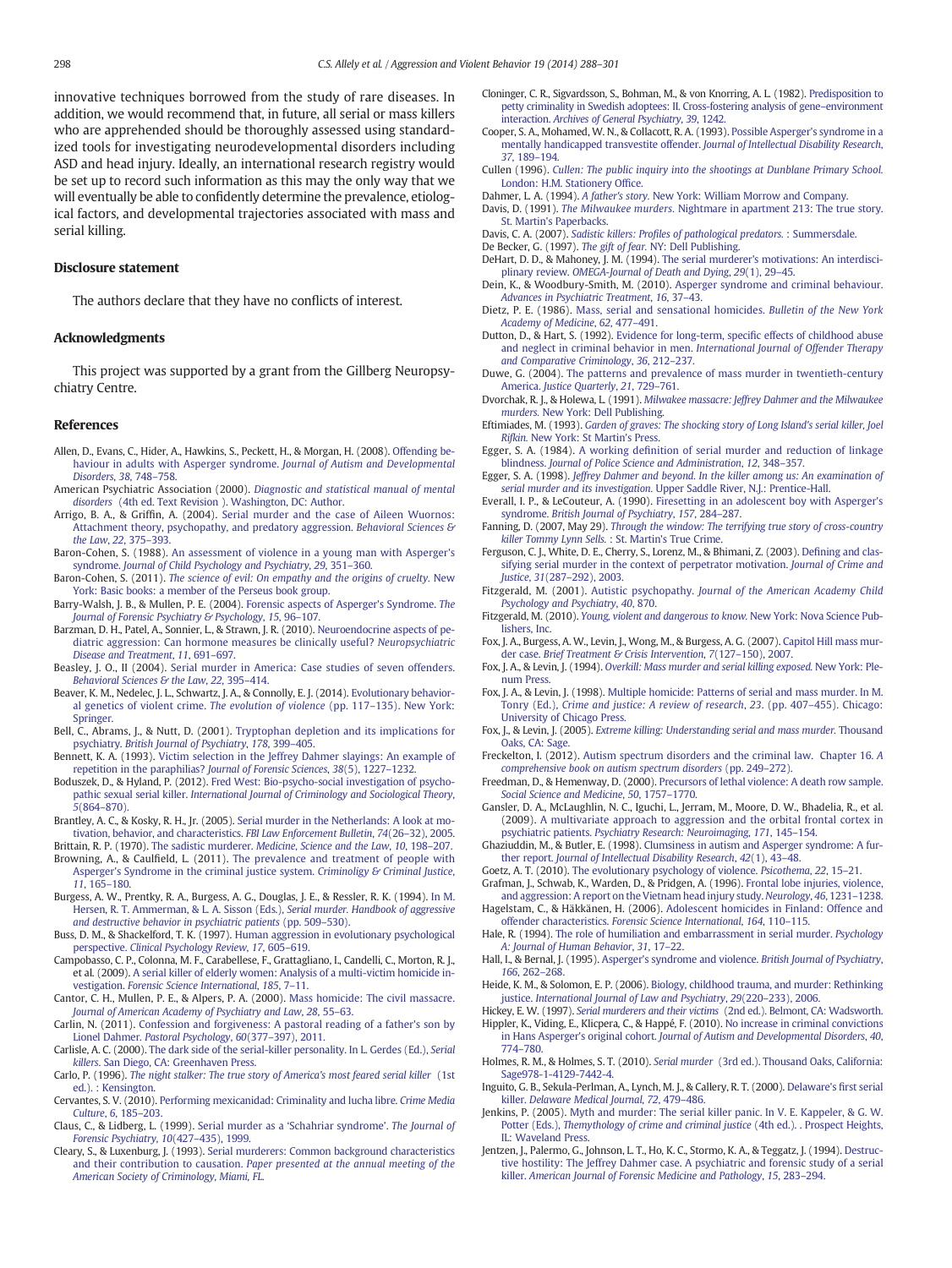<span id="page-12-0"></span>Kelleher, M. D. (1997). [Flash point: The American mass murderer.](http://refhub.elsevier.com/S1359-1789(14)00030-5/rf0335) (No.: ISBN 0-275-95925- [2, 219\).](http://refhub.elsevier.com/S1359-1789(14)00030-5/rf0335)

Kennedy, D. (1994). [On a killing day: The bizarre story of convicted murderer Lee Wuornos.](http://refhub.elsevier.com/S1359-1789(14)00030-5/rf0340) [S.P.I. Books.](http://refhub.elsevier.com/S1359-1789(14)00030-5/rf0340)

- Kiger, K. (1990). The darker fi[gure of crime: The serial murder enigma. In S. Egger \(Ed.\),](http://refhub.elsevier.com/S1359-1789(14)00030-5/rf0345)
- [Serial murder: An elusive phenomenon](http://refhub.elsevier.com/S1359-1789(14)00030-5/rf0345) (pp. 35–52). New York: Praeger. Kirschner, D., & Nagel, L. (1996). [Catathymic violence, dissociation, and adoption pathol](http://refhub.elsevier.com/S1359-1789(14)00030-5/rf0350)[ogy: Implications for the mental status defense.](http://refhub.elsevier.com/S1359-1789(14)00030-5/rf0350) International Journal of Offender [Therapy and Comparative Criminology](http://refhub.elsevier.com/S1359-1789(14)00030-5/rf0350), 40, 204–211.

Kohn, Y., Fahum, T., Ratzoni, G., & Apter, A. (1998). [Aggression and sexual offence in](http://refhub.elsevier.com/S1359-1789(14)00030-5/rf0355) Asperger's syndrome. [Israel Journal of Psychiatry](http://refhub.elsevier.com/S1359-1789(14)00030-5/rf0355), 35(293–299), 1998.

- Kon, Y. (1994). Amok. [British Journal of Psychiatry](http://refhub.elsevier.com/S1359-1789(14)00030-5/rf0360), 165, 685–689.
- LaBrode, R. T. (2007). [Etiology of the psychopathic serial killer: An analysis of antisocial](http://refhub.elsevier.com/S1359-1789(14)00030-5/rf0365) [personality disorder, psychopathy, and serial killer personality and crime scene char](http://refhub.elsevier.com/S1359-1789(14)00030-5/rf0365)acteristics. [Brief Treatment & Crisis Intervention](http://refhub.elsevier.com/S1359-1789(14)00030-5/rf0365), 7, 151–160.
- Lachmann, F. M. (2006). [Violations of expectations in creativity and perversion.](http://refhub.elsevier.com/S1359-1789(14)00030-5/rf0370) [Psychoanalytic Inquiry](http://refhub.elsevier.com/S1359-1789(14)00030-5/rf0370), 26, 362–385.
- LaFree, G. (1999a). [Homicide: Cross-national perspectives. Chapter 7. In M. D. Smith, & M.](http://refhub.elsevier.com/S1359-1789(14)00030-5/rf0375) A. Zahn (Eds.), [Studying and preventing homicide: Issues and challenges](http://refhub.elsevier.com/S1359-1789(14)00030-5/rf0375), vi. (pp. 79–96). [Thousand Oaks, CA, US: Sage Publications, Inc \(314 pp.\).](http://refhub.elsevier.com/S1359-1789(14)00030-5/rf0375)
- LaFree, G. (1999b). [A summary and review of cross-national comparative studies of homi](http://refhub.elsevier.com/S1359-1789(14)00030-5/rf0380)cide. In M. D. Smith, & M. A. Zahn (Eds.), [Homicide: A sourcebook of social research](http://refhub.elsevier.com/S1359-1789(14)00030-5/rf0380) (pp. 125–[148\). Thousand Oaks, CA: Sage.](http://refhub.elsevier.com/S1359-1789(14)00030-5/rf0380)
- Langevin, R., Ben-Aron, M. H., Wright, P., Marchese, V., & Handy, L. (1988). [The sex killer.](http://refhub.elsevier.com/S1359-1789(14)00030-5/rf0385) [Annals of Sex Research](http://refhub.elsevier.com/S1359-1789(14)00030-5/rf0385), 1, 263–301.
- Langman, P. (2009). [Rampage school shooters: A typology.](http://refhub.elsevier.com/S1359-1789(14)00030-5/rf0390) Aggression and Violent [Behavior](http://refhub.elsevier.com/S1359-1789(14)00030-5/rf0390), 14, 79–86.
- Lee, J., Lee, T. S., & Ng, B. Y. (2007). Refl[ections on a mass homicide.](http://refhub.elsevier.com/S1359-1789(14)00030-5/rf0395) Annals of the Academy [of Medicine, Singapore](http://refhub.elsevier.com/S1359-1789(14)00030-5/rf0395), 36, 444–447.
- Lewis, D. O. (1998). Guilty by reason of insanity. [New York: Fawcett-Columbine.](http://refhub.elsevier.com/S1359-1789(14)00030-5/rf0400)
- Liberati, A., Altman, D. G., Tetzlaff, J., Mulrow, C., Götzsche, P. C., Ioannidis, J. P. A., et al. (2009). [The PRISMA statement for reporting systematic reviews and meta-analyses](http://refhub.elsevier.com/S1359-1789(14)00030-5/rf0405) [of studies that evaluate healthcare interventions: Explanation and elaboration.](http://refhub.elsevier.com/S1359-1789(14)00030-5/rf0405) BMJ, 6[, b2700.](http://refhub.elsevier.com/S1359-1789(14)00030-5/rf0405)
- Lundström, S., Forsman, M., Larsson, H., Kerekes, N., Serlachius, E., Långström, N., et al. (2013). [Childhood neurodevelopmental disorders and violent criminality: A sibling](http://refhub.elsevier.com/S1359-1789(14)00030-5/rf0410) control study. [Journal of Autism and Developmental Disorders](http://refhub.elsevier.com/S1359-1789(14)00030-5/rf0410), 1–10.
- Martens, W. H. (2011). [Sadism linked to loneliness: psychodynamic dimensions of the sa](http://refhub.elsevier.com/S1359-1789(14)00030-5/rf0415)[distic serial killer Jeffrey Dahmer.](http://refhub.elsevier.com/S1359-1789(14)00030-5/rf0415) Psychoanalysis Review, 98, 493–514.
- Martens, W. H. J., & Palermo, G. B. (2005). [Loneliness and associated violent antiso](http://refhub.elsevier.com/S1359-1789(14)00030-5/rf0420)[cial behavior: Analysis of the case reports of Jeffrey Dahmer and Dennis Nilsen.](http://refhub.elsevier.com/S1359-1789(14)00030-5/rf0420) [International Journal of Offender Therapy and Comparative Criminology](http://refhub.elsevier.com/S1359-1789(14)00030-5/rf0420), 49, 298–[307.](http://refhub.elsevier.com/S1359-1789(14)00030-5/rf0420)
- Måseide (2012). [The battle about Breivik's mind. Måseide, Per Helge.](http://refhub.elsevier.com/S1359-1789(14)00030-5/rf0425) The Lancet, 379, 2413.
- Masters, B. (1993). The shrine of Jeffrey Dahmer. [London: Hodder & Stoughton.](http://refhub.elsevier.com/S1359-1789(14)00030-5/rf0430) Mawson, D., Grounds, A., & Tantam, D. (1985). [Violence and Asperger's syndrome: A case](http://refhub.elsevier.com/S1359-1789(14)00030-5/rf0435)
- study. [British Journal of Psychiatry](http://refhub.elsevier.com/S1359-1789(14)00030-5/rf0435), 147, 566–569. Meloy, J. R. (2000). [The nature and dynamics of sexual homicide: An integrative review.](http://refhub.elsevier.com/S1359-1789(14)00030-5/rf0440) [Aggression and Violent Behavior](http://refhub.elsevier.com/S1359-1789(14)00030-5/rf0440), 5, 1–22.
- Mesibov, G. B., Fuentes, J., Prior, M., & Wing, L. (2006). [The past decade.](http://refhub.elsevier.com/S1359-1789(14)00030-5/rf0445) Autism, 10, 7–10. Meloy, J. R. (1997). [Predatory violence during mass murder.](http://refhub.elsevier.com/S1359-1789(14)00030-5/rf0450) Journal of Forensic Sciences,
- 42[, 326](http://refhub.elsevier.com/S1359-1789(14)00030-5/rf0450)–329. Miller, L. (2000). [The predator's brain: Neuropsychodynamics of serial killing. In L. B.](http://refhub.elsevier.com/S1359-1789(14)00030-5/rf0455)
- Schlesinger (Ed.), [Serial offenders: Current thought, recent](http://refhub.elsevier.com/S1359-1789(14)00030-5/rf0455) findings (pp. 135–166). [New York: CRC Press.](http://refhub.elsevier.com/S1359-1789(14)00030-5/rf0455) Mitchell, H., & Aamodt, M. G. (2005). [The incidence of child abuse in serial killers.](http://refhub.elsevier.com/S1359-1789(14)00030-5/rf0460) Journal
- [of Police and Criminal Psychology](http://refhub.elsevier.com/S1359-1789(14)00030-5/rf0460), 20, 40–47.
- Mladinch, R. (2001). [The Joel Rifkin story: From the mouth of the monster.](http://refhub.elsevier.com/S1359-1789(14)00030-5/rf0465) New York: Pocket **Books**
- Moes, E. C. (1991). [Ted Bundy: A case of schizoid necrophilia.](http://refhub.elsevier.com/S1359-1789(14)00030-5/rf0470) Melanie Klein & Object [Relations](http://refhub.elsevier.com/S1359-1789(14)00030-5/rf0470), 9, 54–72.
- Mouridsen, S. E., Rich, B., Isager, T., & Nedergaard, N. J. (2008). [Pervasive developmental](http://refhub.elsevier.com/S1359-1789(14)00030-5/rf0475) [disorders and criminal behaviour: A case control study.](http://refhub.elsevier.com/S1359-1789(14)00030-5/rf0475) International Journal of [Offender Therapy and Comparative Criminology](http://refhub.elsevier.com/S1359-1789(14)00030-5/rf0475), 52(196–205), 2008.
- Mouzos, J., & West, D. (2007). [An examination of serial murder in Australia.](http://refhub.elsevier.com/S1359-1789(14)00030-5/rf0480) Trends and [Issues in Crime and Criminal Justice](http://refhub.elsevier.com/S1359-1789(14)00030-5/rf0480), 346.
- Mukaddes, N. M., & Topcu, Z. (2006). [Case report: Homicide by a 10-year-old girl with](http://refhub.elsevier.com/S1359-1789(14)00030-5/rf0485) autistic disorder. [Journal of Autism and Developmental Disorders](http://refhub.elsevier.com/S1359-1789(14)00030-5/rf0485), 36, 471–474.
- Murphy, D. (2010). [Extreme violence in a man with an autistic spectrum disorder: As](http://refhub.elsevier.com/S1359-1789(14)00030-5/rf0490)[sessment and treatment within high-security psychiatric care.](http://refhub.elsevier.com/S1359-1789(14)00030-5/rf0490) The Journal of [Forensic Psychiatry & Psychology](http://refhub.elsevier.com/S1359-1789(14)00030-5/rf0490), 21, 462–477.
- Myers, W. C. (2004). [Serial murder by children and adolescents.](http://refhub.elsevier.com/S1359-1789(14)00030-5/rf0495) Behavioral Sciences & the Law, 22(357–[374\), 2004.](http://refhub.elsevier.com/S1359-1789(14)00030-5/rf0495)
- Myers, W. C., Bukhanovskiy, A., Justen, E., Morton, R. J., Tilley, J., Adams, K., et al. (2008). [The relationship between serial sexual murder and autoerotic asphyxiation.](http://refhub.elsevier.com/S1359-1789(14)00030-5/rf0500) [Forensic Science International](http://refhub.elsevier.com/S1359-1789(14)00030-5/rf0500), 176, 87–95.
- Myers, W. C., Gooch, E., & Meloy, J. R. (2005). [The role of psychopathy and sexuality in a](http://refhub.elsevier.com/S1359-1789(14)00030-5/rf0505) female serial killer. [Journal of Forensic Sciences](http://refhub.elsevier.com/S1359-1789(14)00030-5/rf0505), 50(652–657), 2005.
- Myers, W. C., Reccoppa, L., Burton, K., & McElroy, R. (1993). [Malignant sex and aggression:](http://refhub.elsevier.com/S1359-1789(14)00030-5/rf0510) An overview of serial sexual homicide. [Bulletin of the American Academy of Psychiatry](http://refhub.elsevier.com/S1359-1789(14)00030-5/rf0510) [and Law](http://refhub.elsevier.com/S1359-1789(14)00030-5/rf0510), 21, 435–451.
- Nichols, D. S. (2006). [Tell me a story: MMPI responses and personal biography in the case](http://refhub.elsevier.com/S1359-1789(14)00030-5/rf0515) of a serial killer. [Journal of Personality Assessment](http://refhub.elsevier.com/S1359-1789(14)00030-5/rf0515), 86, 242–262.
- Norris, J. (1988). Serial killers. [New York: Doubleday.](http://refhub.elsevier.com/S1359-1789(14)00030-5/rf0520)
- Ostrosky-Solís, F., Vélez-García, A., Santana-Vargas, D., Pérez, M., & Ardila, A. (2008). [A](http://refhub.elsevier.com/S1359-1789(14)00030-5/rf0525) [middle-aged female serial killer.](http://refhub.elsevier.com/S1359-1789(14)00030-5/rf0525) Journal of Forensic Sciences, 53, 1223–1230.
- Palermo, G. B. (2008). [Narcissism, sadism, and loneliness: The case of serial killer Jeffrey](http://refhub.elsevier.com/S1359-1789(14)00030-5/rf0530) Dahmer. Chapter 6. In R. N. Kocsis (Ed.), [Serial Murder and the Psychology of Violent](http://refhub.elsevier.com/S1359-1789(14)00030-5/rf0530) Crimes, Part I (pp. 85–[100\). : Humana Press.](http://refhub.elsevier.com/S1359-1789(14)00030-5/rf0530)
- Pallone, N. J., & Hennessy, J. J. (1998). [Brain dysfunction and criminal violence.](http://refhub.elsevier.com/S1359-1789(14)00030-5/rf0535) Society, 35(21–[27\), 1998.](http://refhub.elsevier.com/S1359-1789(14)00030-5/rf0535)
- Pollock, P. H. (1995). [A case of spree serial murder with suggested diagnostic opin](http://refhub.elsevier.com/S1359-1789(14)00030-5/rf0540)ions. [International Journal of Offender Therapy and Comparative Criminology](http://refhub.elsevier.com/S1359-1789(14)00030-5/rf0540), 39, 258–[268.](http://refhub.elsevier.com/S1359-1789(14)00030-5/rf0540)
- Prentky, R. L., Burgess, A. W., Rokous, F., Lee, A., Hartman, C., Ressler, R., et al. (1989). [The](http://refhub.elsevier.com/S1359-1789(14)00030-5/rf0545) [presumptive role of fantasy in serial killer sexual homicide.](http://refhub.elsevier.com/S1359-1789(14)00030-5/rf0545) The American Journal of [Psychiatry](http://refhub.elsevier.com/S1359-1789(14)00030-5/rf0545), 146, 887–891.
- Prothero, M., & Hanis, G. (2007). Defending Gary: Unraveling the mind of the Green River killer. PLLC, Kent, WA, US Smith, Carlton (Col). Source: San Francisco, CA, US: Jossey-Bass, 2006, (reprinted 2007. xi, 558 pp.).
- Pulitzer, L. B., & Swirsky, J. (1994). [Crossing the line: The true story of Long Island serial killer](http://refhub.elsevier.com/S1359-1789(14)00030-5/rf0550) Joel Rifkin. [New York: Berkley Books.](http://refhub.elsevier.com/S1359-1789(14)00030-5/rf0550)
- Quinet, K. (2007). [Victimization in the United States. The Missing missing: Toward a](http://refhub.elsevier.com/S1359-1789(14)00030-5/rf0555) quantifi[cation of serial murder.](http://refhub.elsevier.com/S1359-1789(14)00030-5/rf0555) Homicide Studies, 11, 319–339.
- Raine, A. (1993). [The psychopathology of crime: Criminal behavior as a conduct disorder.](http://refhub.elsevier.com/S1359-1789(14)00030-5/rf0560) San [Diego, CA: Academic Press.](http://refhub.elsevier.com/S1359-1789(14)00030-5/rf0560)
- Raine, A. (2008). [From genes to brain to antisocial behavior.](http://refhub.elsevier.com/S1359-1789(14)00030-5/rf0565) Current Directions in [Psychological Science](http://refhub.elsevier.com/S1359-1789(14)00030-5/rf0565), 17, 323–328.
- Raine, A., Lencz, T., & Scerbo, A. (1995). [Antisocial behavior: Neuroimaging, neuropsychol](http://refhub.elsevier.com/S1359-1789(14)00030-5/rf0570)[ogy, neurochemistry, and pathophysiology. In J. J. Ratey \(Ed.\),](http://refhub.elsevier.com/S1359-1789(14)00030-5/rf0570) Neuropsychiatry of personality disorders (pp. 50–[78\). Cambridge: Blackwell Science.](http://refhub.elsevier.com/S1359-1789(14)00030-5/rf0570)
- Ramsland, K. (2011). [The mind of a murderer: Privileged access to the demons that drive ex](http://refhub.elsevier.com/S1359-1789(14)00030-5/rf0575)treme violence. [Santa Barbara, CA, US: Praeger/ABC-CLIO \(xiii, 217 pp.\).](http://refhub.elsevier.com/S1359-1789(14)00030-5/rf0575)
- Ressler, R. K., Burgess, A. W., & Douglas, J. E. (1988). [Sexual homicide: Patterns and motives.](http://refhub.elsevier.com/S1359-1789(14)00030-5/rf0580) [\(D.C. health\).](http://refhub.elsevier.com/S1359-1789(14)00030-5/rf0580)
- Ressler, R. K., & Shachtman, T. (1992). Whoever fights monsters. [New York: St. Martin](http://refhub.elsevier.com/S1359-1789(14)00030-5/rf0585)'s.
- Sale, I. (2008). [Anatomy of a mass murder: Psychological pro](http://refhub.elsevier.com/S1359-1789(14)00030-5/rf0595)file of Martin Bryant and the [Port Arthur massacre. Chapter 11. In R. N. Kocsis \(Ed.\),](http://refhub.elsevier.com/S1359-1789(14)00030-5/rf0595) Serial murder and the psychol[ogy of violent crimes, part I](http://refhub.elsevier.com/S1359-1789(14)00030-5/rf0595) (pp. 197–204). : Humana Press.
- Salfati, G. C. (2001). [A European perspective on the study of homicide: Guest editor's in](http://refhub.elsevier.com/S1359-1789(14)00030-5/rf0600)troduction. [Homicide Studies](http://refhub.elsevier.com/S1359-1789(14)00030-5/rf0600), 5, 286–291.
- Sarapata, M., Herrmann, D., Johnson, T., & Aycock, R. (1998). [The role of head injury in](http://refhub.elsevier.com/S1359-1789(14)00030-5/rf0605) [cognitive functioning, emotional adjustment and criminal behaviour.](http://refhub.elsevier.com/S1359-1789(14)00030-5/rf0605) Brain Injury, 12[, 821](http://refhub.elsevier.com/S1359-1789(14)00030-5/rf0605)–842.
- Schlesinger, L. B. (1998). [Pathological narcissism and serial homicide: Review and case](http://refhub.elsevier.com/S1359-1789(14)00030-5/rf0610) study. [Current Psychology](http://refhub.elsevier.com/S1359-1789(14)00030-5/rf0610), 17, 212–221.
- Schlesinger, L. B. (2000). [Serial homicide: Sadism, fantasy and a compulsion to kill. In L. B.](http://refhub.elsevier.com/S1359-1789(14)00030-5/rf0615) Schlesinger (Ed.), [Serial offenders: Current thought, recent](http://refhub.elsevier.com/S1359-1789(14)00030-5/rf0615) findings (pp. 3-22). New [York: CRC Press.](http://refhub.elsevier.com/S1359-1789(14)00030-5/rf0615)
- Scott, J. (1996). [Serial homicide. BMJ: British Medical Journal](http://refhub.elsevier.com/S1359-1789(14)00030-5/rf0620), 312(7022), 2.
- Scragg, P., & Shah, A. (1994). [Prevalence of Asperger's syndrome in a secure hospital.](http://refhub.elsevier.com/S1359-1789(14)00030-5/rf0625) [British Journal of Psychiatry](http://refhub.elsevier.com/S1359-1789(14)00030-5/rf0625), 165, 679–682.
- Silva, J. A., Ferrari, M. M., & Leong, G. B. (2002a). [The case of Jeffrey Dahmer: Sexual serial](http://refhub.elsevier.com/S1359-1789(14)00030-5/rf0630) [homicide from a neuropsychiatric developmental perspective.](http://refhub.elsevier.com/S1359-1789(14)00030-5/rf0630) Journal of Forensic [Sciences](http://refhub.elsevier.com/S1359-1789(14)00030-5/rf0630), 47, 1347–1359.
- Silva, J. A., Ferrari, M. M., & Leong, G. B. (2002, February 11–16b). [What happened to Jef](http://refhub.elsevier.com/S1359-1789(14)00030-5/rf0635)[frey? A neuropsychiatric developmental analysis of serial killing behavior.](http://refhub.elsevier.com/S1359-1789(14)00030-5/rf0635) [Proceedings of the American Academy of Forensic Sciences](http://refhub.elsevier.com/S1359-1789(14)00030-5/rf0635), Vol. VIII, . Atlanta: Colorado [Springs, American Academy of Forensic Sciences.](http://refhub.elsevier.com/S1359-1789(14)00030-5/rf0635)
- Silva, J. A., Ferrari, M. M., & Leong, G. B. (2002c). [The neuropsychiatric developmental](http://refhub.elsevier.com/S1359-1789(14)00030-5/rf0640) analysis of serial killer behavior. [American academy of psychiatry and the law annual](http://refhub.elsevier.com/S1359-1789(14)00030-5/rf0640) meeting program; October 24–27[. Newport Beach, California: Bloom](http://refhub.elsevier.com/S1359-1789(14)00030-5/rf0640)field, Connecticut, [American Academy of Psychiatry and the Law.](http://refhub.elsevier.com/S1359-1789(14)00030-5/rf0640)
- Silva, J. A., Ferrari, M. M., & Leong, G. B. (2003). [Asperger's disorder and the origins of the](http://refhub.elsevier.com/S1359-1789(14)00030-5/rf0645) Unabomber. [American Journal of Forensic Psychiatry](http://refhub.elsevier.com/S1359-1789(14)00030-5/rf0645), 24, 5–43.
- Silva, J. A., Leong, G. B., & Ferrari, G. B. (2004). [A neuropsychiatric developmental model of](http://refhub.elsevier.com/S1359-1789(14)00030-5/rf0650) serial homicidal behavior. [Behavioral Sciences & the Law](http://refhub.elsevier.com/S1359-1789(14)00030-5/rf0650), 22, 787-799.
- Silva, J. A., Leong, G. B., Smith, R. L., Hawes, E., & Ferrari, M. M. (2005). [Analysis of serial](http://refhub.elsevier.com/S1359-1789(14)00030-5/rf0655) [homicide in the case of Joel Rifkin using the neuropsychiatric developmental](http://refhub.elsevier.com/S1359-1789(14)00030-5/rf0655) model. [American Journal of Forensic Psychiatry](http://refhub.elsevier.com/S1359-1789(14)00030-5/rf0655), 26, 2005/25.
- Silva, J. A., Smith, R. L., Leong, G. B., Hawes, E., & Ferrari, M. M. (2003, February 11–16). [The](http://refhub.elsevier.com/S1359-1789(14)00030-5/rf0660) [genesis of serial killing behavior in the case of Joel Rifkin using the combined BRACE/](http://refhub.elsevier.com/S1359-1789(14)00030-5/rf0660) NDM approach. [Proceedings of the American Academy of Forensic Sciences](http://refhub.elsevier.com/S1359-1789(14)00030-5/rf0660), Vol. IX, . Chi[cago: Colorado Springs, American Academy of Forensic Sciences.](http://refhub.elsevier.com/S1359-1789(14)00030-5/rf0660)
- Silva, J. A., Wu, J. C., & Leong, G. B. (2003, October 16–19). [Neuropsychiatric developmen](http://refhub.elsevier.com/S1359-1789(14)00030-5/rf0665)tal analysis of sexual murder. [American academy of psychiatry and the law annual](http://refhub.elsevier.com/S1359-1789(14)00030-5/rf0665) meeting program. San Antonio: Bloomfi[eld, Connecticut, American Academy of Psy](http://refhub.elsevier.com/S1359-1789(14)00030-5/rf0665)[chiatry and the Law.](http://refhub.elsevier.com/S1359-1789(14)00030-5/rf0665)
- Silvio, H., McCloskey, K., & Ramos-Grenier, J. (2006). [Theoretical consideration of female](http://refhub.elsevier.com/S1359-1789(14)00030-5/rf0670) [sexual predator serial killers in the United States.](http://refhub.elsevier.com/S1359-1789(14)00030-5/rf0670) Journal of Crime and Justice, 34, 251–[259.](http://refhub.elsevier.com/S1359-1789(14)00030-5/rf0670)
- Simblett, G., & Wilson, D. (1993). [Asperger's syndrome: Three cases and a discussion.](http://refhub.elsevier.com/S1359-1789(14)00030-5/rf0675) [Journal of Intellectual Disability Research](http://refhub.elsevier.com/S1359-1789(14)00030-5/rf0675), 85.
- Smith, K., Osborne, S., Lau, I., & Britton, A. (Eds.). (2012). Homicides, Firearm Offences and Intimate Violence 2010/11: Supplementary Volume 2 to Crime in England and Wales 2010/11 Available from: [https://www.gov.uk/government/uploads/system/uploads/](https://www.gov.uk/government/uploads/system/uploads/attachment_data/file/116483/hosb0212.pdf) attachment\_data/fi[le/116483/hosb0212.pdf](https://www.gov.uk/government/uploads/system/uploads/attachment_data/file/116483/hosb0212.pdf).
- Söderström, A. H. (2005). [Clinical neuropsychiatric symptoms in perpetrators of severe](http://refhub.elsevier.com/S1359-1789(14)00030-5/rf0685) crimes against persons. [Nordic Journal of Psychiatry](http://refhub.elsevier.com/S1359-1789(14)00030-5/rf0685), 59, 246–252.
- Söderström, H., Blennow, K., Manhem, A., & Forsman, A. (2001). [CSF studies in violent of](http://refhub.elsevier.com/S1359-1789(14)00030-5/rf0690)[fenders. I. 5-HIAA as a negative and HVA as a positive predictor of psychopathy.](http://refhub.elsevier.com/S1359-1789(14)00030-5/rf0690) [Journal of Neural Transmission](http://refhub.elsevier.com/S1359-1789(14)00030-5/rf0690), 108, 869–878.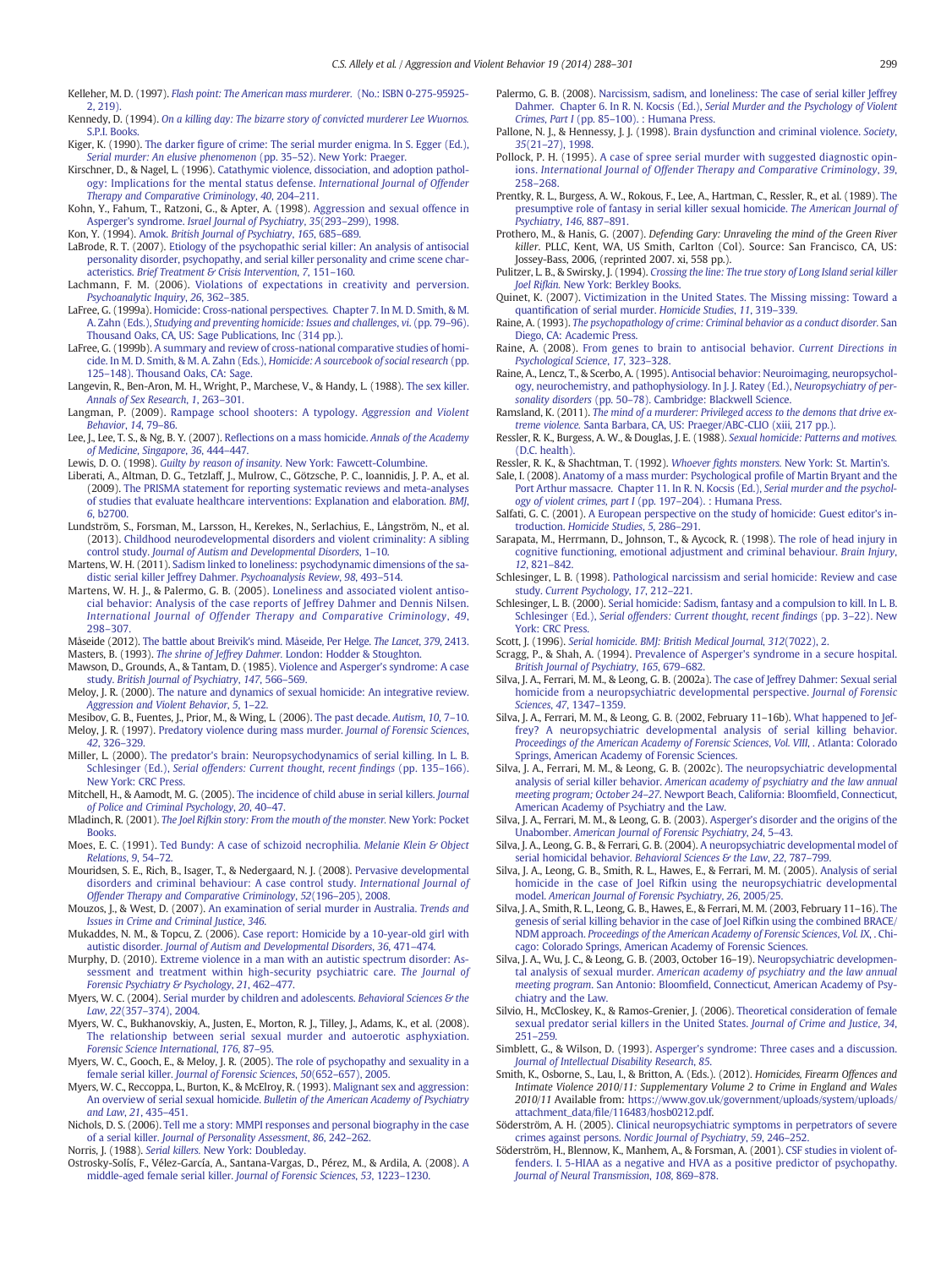- <span id="page-13-0"></span>Sperber, M. (2010). [The Unabomber the underground man and Asperger syndrome.](http://refhub.elsevier.com/S1359-1789(14)00030-5/rf0695) Chapter 10. [Dostoyevsky's stalker and other essays on psychopathology and the arts](http://refhub.elsevier.com/S1359-1789(14)00030-5/rf0695). : [University Press of America.](http://refhub.elsevier.com/S1359-1789(14)00030-5/rf0695)
- Stein, A. (2004). [Fantasy, fusion, and sexual homicide.](http://refhub.elsevier.com/S1359-1789(14)00030-5/rf0700) Contemporary Psychoanalysis, 40, 495–[517.](http://refhub.elsevier.com/S1359-1789(14)00030-5/rf0700)
- Stone, M. (1989). Murder. [The Psychiatric Clinics of North America](http://refhub.elsevier.com/S1359-1789(14)00030-5/rf0705), 12, 643–651.
- Stone, M. H. (2001). [Serial sexual homicide: Biological, psychological and sociological as](http://refhub.elsevier.com/S1359-1789(14)00030-5/rf0710)pects. [Journal of Personality Disorders](http://refhub.elsevier.com/S1359-1789(14)00030-5/rf0710), 15, 1–18.
- 
- Stone, M. H. (2009). The anatomy of evil. [: Prometheus Books.](http://refhub.elsevier.com/S1359-1789(14)00030-5/rf0715) Strubel, A. (2007). [Jeffrey Dahmer: His complicated, comorbid psychopathologies and](http://refhub.elsevier.com/S1359-1789(14)00030-5/rf0720) treatment implications. [The New School Psychology Bulletin](http://refhub.elsevier.com/S1359-1789(14)00030-5/rf0720), 5, 41–45.
- Tithecott, R. (1997). [Of men and monsters: Jeffrey Dahmer and the construction of the serial](http://refhub.elsevier.com/S1359-1789(14)00030-5/rf0725) killer. [Madison, WI: The University of Wisconsin Press.](http://refhub.elsevier.com/S1359-1789(14)00030-5/rf0725)
- Vetere, E., & Newman, G. (1977). [International crime statistics: An overview from a](http://refhub.elsevier.com/S1359-1789(14)00030-5/rf0730) comparative perspective. [Abstracts on Criminology and Penology](http://refhub.elsevier.com/S1359-1789(14)00030-5/rf0730), 17, 251–267.
- Volavka, J. (1995). Neurobiology of violence. [Washington, D.C.: American Psychiatric Press.](http://refhub.elsevier.com/S1359-1789(14)00030-5/rf0735) Volavka, J. (1999). [The neurobiology of violence: An update.](http://refhub.elsevier.com/S1359-1789(14)00030-5/rf0740) Journal of Neuropsychiatry [and Clinical Neurosciences](http://refhub.elsevier.com/S1359-1789(14)00030-5/rf0740), 11, 307–314.
- Volkmar, F. R., & Klin, A. (2000). [Diagnostic issues in Asperger syndrome.](http://refhub.elsevier.com/S1359-1789(14)00030-5/rf0745) Asperger [syndrome](http://refhub.elsevier.com/S1359-1789(14)00030-5/rf0745), 27, 25–71.
- Wessely, S. (2012). [Anders Breivik, the public, and psychiatry.](http://refhub.elsevier.com/S1359-1789(14)00030-5/rf0750) The Lancet, 379, 1563–[1564.](http://refhub.elsevier.com/S1359-1789(14)00030-5/rf0750)
- Whitman, T. A., & Akutagawa, D. (2004). [Riddles in serial murder: A synthesis.](http://refhub.elsevier.com/S1359-1789(14)00030-5/rf0755) Aggression [and Violent Behavior](http://refhub.elsevier.com/S1359-1789(14)00030-5/rf0755), 9, 693–703.
- Whittle, B., & Ritchie, J. (2000). [Prescription for murder: The true story of Harold Shipman.](http://refhub.elsevier.com/S1359-1789(14)00030-5/rf0760) : Sphere
- Woodbury-Smith, M. R., Clare, I. C. H., Holland, A. T., & Kearns, A. (2006). [High functioning](http://refhub.elsevier.com/S1359-1789(14)00030-5/rf0765) [autistic spectrum disorders, offending and other law-breaking: Findings from a com](http://refhub.elsevier.com/S1359-1789(14)00030-5/rf0765)munity sample. [The Journal of Forensic Psychiatry & Psychology](http://refhub.elsevier.com/S1359-1789(14)00030-5/rf0765), 17, 108–120.

#### **Websites**

<http://www.encyclopedia.com/doc/1G2-3407200189.html>

- <http://www.who.int/bulletin/volumes/90/6/12-020612/en/index.html>
- [http://maamodt.asp.radford.edu/Serial%20Killer%20Information%20Center/Project%](http://maamodt.asp.radford.edu/Serial%20Killer%20Information%20Center/Project%20Description.htm) [20Description.htm](http://maamodt.asp.radford.edu/Serial%20Killer%20Information%20Center/Project%20Description.htm)
- <http://murderpedia.org/> (The Encyclopedia of Murderers)
- <http://www.who.int/bulletin/volumes/90/6/12-020612/en/index.html>
- <http://murderpedia.org/male.N/n/napper-robert.htm>
- <http://www.dagbladet.no/2012/01/25/nyheter/innenriks/terror/19925148/>
- [http://maamodt.asp.radford.edu/Psyc%20405/serial%20killers/Stayner,%20Cary%20-%](http://maamodt.asp.radford.edu/Psyc%20405/serial%20killers/Stayner,%20Cary%20-%202005.pdf) [202005.pdf](http://maamodt.asp.radford.edu/Psyc%20405/serial%20killers/Stayner,%20Cary%20-%202005.pdf)
- Website 10. MacNeil, J. S. (2007, June 1). Controversial theory links autism with violent be-havior. Clinical Psychiatry News [\(http://www.google.com/search?q=Controversial+](http://www.google.com/search?q=Controversial+theory+links+autism+violent+behavior+a0166189664%22+site:www.thefreelibrary.com) [theory+links+autism+violent+behavior+a0166189664%22+site:www.](http://www.google.com/search?q=Controversial+theory+links+autism+violent+behavior+a0166189664%22+site:www.thefreelibrary.com) [thefreelibrary.com](http://www.google.com/search?q=Controversial+theory+links+autism+violent+behavior+a0166189664%22+site:www.thefreelibrary.com)).
- [http://www.google.com/search?q=Controversial+theory+links+autism+violent+](http://www.google.com/search?q=Controversial+theory+links+autism+violent+behavior+a0166189664%22+site:www.thefreelibrary.com) [behavior+a0166189664%22+site:www.thefreelibrary.com](http://www.google.com/search?q=Controversial+theory+links+autism+violent+behavior+a0166189664%22+site:www.thefreelibrary.com)
- [http://www.dailymail.co.uk/news/article-2156530/Anders-Behring-Breivik-rare-forms-](http://www.dailymail.co.uk/news/article-2156530/Anders-Behring-Breivik-rare-forms-Aspergers-Tourette-s-syndromes-says-Norways-leading-psychiatrist.html)[Aspergers-Tourette-s-syndromes-says-Norways-leading-psychiatrist.html](http://www.dailymail.co.uk/news/article-2156530/Anders-Behring-Breivik-rare-forms-Aspergers-Tourette-s-syndromes-says-Norways-leading-psychiatrist.html)
- Mass killer Breivik may have rare forms of Aspergers and Tourette's syndromes, says Norway's leading psychiatrist. By Daily Mail Reporter
- PUBLISHED: 17:26, 8 June 2012|UPDATED: 17:48, 8 June 2012. Read more. [http://www.](http://www.dailymail.co.uk/news/article-2156530/Anders-Behring-Breivik-rare-forms-Aspergers-Tourette-s-syndromes-says-Norways-leading-psychiatrist.html) [dailymail.co.uk/news/article-2156530/Anders-Behring-Breivik-rare-forms-](http://www.dailymail.co.uk/news/article-2156530/Anders-Behring-Breivik-rare-forms-Aspergers-Tourette-s-syndromes-says-Norways-leading-psychiatrist.html)[Aspergers-Tourette-s-syndromes-says-Norways-leading-psychiatrist.html](http://www.dailymail.co.uk/news/article-2156530/Anders-Behring-Breivik-rare-forms-Aspergers-Tourette-s-syndromes-says-Norways-leading-psychiatrist.html)
- "Flink can be sick" Can Mattias Flink, the serial killer from Falun, suffer from Asperger's syndrome — An autism-like illness among other things may mean severe social disruption? Retrieved on the 10th of August 2012. [http://www.dt.se/brottsplats/1.](http://www.dt.se/brottsplats/1.3106597--flink-kan-vara-sjuk-) 3106597–fl[ink-kan-vara-sjuk-](http://www.dt.se/brottsplats/1.3106597--flink-kan-vara-sjuk-)
- <http://murderpedia.org/male.L/l/luther-thomas.htm>
- [http://www.allvoices.com/contributed-news/6012871-the-cumbrian-shootings-and](http://www.allvoices.com/contributed-news/6012871-the-cumbrian-shootings-and-the-mind-of-the-mass-shooter-echoes-of-columbine-and-dunblane)[the-mind-of-the-mass-shooter-echoes-of-columbine-and-dunblane](http://www.allvoices.com/contributed-news/6012871-the-cumbrian-shootings-and-the-mind-of-the-mass-shooter-echoes-of-columbine-and-dunblane)
- [http://maamodt.asp.radford.edu/Psyc%20405/serial%20killers/Lockart,%20Michael%](http://maamodt.asp.radford.edu/Psyc%20405/serial%20killers/Lockart,%20Michael%20Lee%20_2012_.pdf) [20Lee%20\\_2012\\_.pdf](http://maamodt.asp.radford.edu/Psyc%20405/serial%20killers/Lockart,%20Michael%20Lee%20_2012_.pdf)
- <http://murderpedia.org/male.L/l1/lockhart-michael-lee.htm>

[http://maamodt.asp.radford.edu/Psyc%20405/serial%20killers/Jesperson,%20Keith%20-%](http://maamodt.asp.radford.edu/Psyc%20405/serial%20killers/Jesperson,%20Keith%20-%20spring,%2006.pdf) [20spring,%2006.pdf](http://maamodt.asp.radford.edu/Psyc%20405/serial%20killers/Jesperson,%20Keith%20-%20spring,%2006.pdf)

- <http://murderpedia.org/male.G/g1/green-ricky-lee.htm>
- <http://www.murderpedia.org/male.I/i/iqbal-javed.htm>

<http://murderpedia.org/male.W/w/wong-jiverly.htm>

- Langman, Peter (2012). Two Finnish school shooters. (Ph.D.). [www.schoolshooters.info](http://www.schoolshooters.info) [http://www.schoolshooters.info/PL/Articles\\_](http://www.schoolshooters.info/PL/Articles_files/Adult%20School%20Shooters.pdf)files/Adult%20School%20Shooters.pdf
- <http://murderpedia.org/male.D/d/denyer-paul.htm>
- <http://murderpedia.org/male.G/g/gerdt-petri.htm> <http://murderpedia.org/male.A/a/auvinen-pekka.htm>
- 
- <http://murderpedia.org/male.L/l/lepine-marc.htm> <http://murderpedia.org/male.W/w/weise-jeffrey.htm>
- 
- <http://murderpedia.org/male.G/g/gray-david.htm>
- <http://murderpedia.org/male.L/l/lu-gang.htm> <http://murderpedia.org/male.D/d/davidson-frederick-martin.htm>
- <http://murderpedia.org/male.A/a/ashbrook-larry.htm>
- 
- <http://murderpedia.org/male.G/g/gill-kimveer.htm> <http://murderpedia.org/male.T/t/travis-maury.htm>
- <http://www.people.com/people/archive/article/0,,20092208,00.html> <http://murderpedia.org/male.C/c/carneal-michael.htm>
- 
- <http://murderpedia.org/male.D/d/dreesman-robert.htm>
- <http://murderpedia.org/male.W/w/west-frederick.htm>
- <http://fatmammycat.blogspot.co.uk/2007/10/head-injuries-and-serial-killer.html> [https://scholarsbank.uoregon.edu/xmlui/bitstream/handle/1794/4583/79olr1081.pdf?](https://scholarsbank.uoregon.edu/xmlui/bitstream/handle/1794/4583/79olr1081.pdf?sequence=1) [sequence=1](https://scholarsbank.uoregon.edu/xmlui/bitstream/handle/1794/4583/79olr1081.pdf?sequence=1)
- [http://eprints.utas.edu.au/494/1/Shame\\_](http://eprints.utas.edu.au/494/1/Shame_--_The_root_of_violence.pdf)–\_The\_root\_of\_violence.pdf
- <http://www.murderpedia.org/male.Z/z/zethraeus-tommy.htm>
- <http://murderpedia.org/male.D/d/deford-ray-martin.htm>
- [http://maamodt.asp.radford.edu/Psyc%20405/serial%20killers/Clark,%20Hadden%20\\_](http://maamodt.asp.radford.edu/Psyc%20405/serial%20killers/Clark,%20Hadden%20_2005_pdf)
- [2005\\_pdf](http://maamodt.asp.radford.edu/Psyc%20405/serial%20killers/Clark,%20Hadden%20_2005_pdf)
- [http://www.dprc.us/paul\\_dennis\\_reid.htm](http://www.dprc.us/paul_dennis_reid.htm)
- [http://justiceaction.org.au/cms/images/stories/CmpgnPDFs/malbakcases05\\_09\\_2012.pdf](http://justiceaction.org.au/cms/images/stories/CmpgnPDFs/malbakcases05_09_2012.pdf) <http://www.ca11.uscourts.gov/opinions/ops/200715876.pdf>
- [http://maamodt.asp.radford.edu/Psyc%20405/serial%20killers/Rolling,%20Danny%20-%](http://maamodt.asp.radford.edu/Psyc%20405/serial%20killers/Rolling,%20Danny%20-%202004.pdf) [202004.pdf](http://maamodt.asp.radford.edu/Psyc%20405/serial%20killers/Rolling,%20Danny%20-%202004.pdf)
- <http://murderpedia.org/male.C/c/chikatilo.htm>
- [http://maamodt.asp.radford.edu/Psyc%20405/serial%20killers/Chikatilo,%20Andrei%20\\_](http://maamodt.asp.radford.edu/Psyc%20405/serial%20killers/Chikatilo,%20Andrei%20_fall,%202007_.pdf) [fall,%202007\\_.pdf](http://maamodt.asp.radford.edu/Psyc%20405/serial%20killers/Chikatilo,%20Andrei%20_fall,%202007_.pdf)
- [http://maamodt.asp.radford.edu/Psyc%20405/serial%20killers/Sells,%20Tommy%20Lynn%](http://maamodt.asp.radford.edu/Psyc%20405/serial%20killers/Sells,%20Tommy%20Lynn%20-%202005.pdf) [20-%202005.pdf](http://maamodt.asp.radford.edu/Psyc%20405/serial%20killers/Sells,%20Tommy%20Lynn%20-%202005.pdf)
- <http://murderpedia.org/male.S/s/sells-tommy-lynn.htm>
- <http://murderpedia.org/male.R/r/rader-dennis.htm>
- [http://maamodt.asp.radford.edu/Psyc%20405/serial%20killers/Dodd,%20Westley%20Allan.](http://maamodt.asp.radford.edu/Psyc%20405/serial%20killers/Dodd,%20Westley%20Allan.pdf) [pdf](http://maamodt.asp.radford.edu/Psyc%20405/serial%20killers/Dodd,%20Westley%20Allan.pdf)
- <http://murderpedia.org/male.D/d1/dodd-westley-allan.htm>
- [http://www.crimeandinvestigation.co.uk/crime-](http://www.crimeandinvestigation.co.uk/crime-files/dennis-rader-the-btk-killer/biography.html)files/dennis-rader-the-btk-killer/biography. [html](http://www.crimeandinvestigation.co.uk/crime-files/dennis-rader-the-btk-killer/biography.html)
- [http://maamodt.asp.radford.edu/Psyc%20405/serial%20killers/Rader,%20Dennis%20-%](http://maamodt.asp.radford.edu/Psyc%20405/serial%20killers/Rader,%20Dennis%20-%202005.pdf) [202005.pdf](http://maamodt.asp.radford.edu/Psyc%20405/serial%20killers/Rader,%20Dennis%20-%202005.pdf)
- <http://murderpedia.org/male.D/d/denyer-paul.htm>
- <http://murderpedia.org/male.L/l/lake-leonard.htm>
- [http://www.trutv.com/library/crime/serial\\_killers/notorious/tick/9b.html](http://www.trutv.com/library/crime/serial_killers/notorious/tick/9b.html)
- <http://murderpedia.org/male.G/g/graham-harrison.htm>
- DellaSanta-Percy, C. (2003–2005). [http://mysite.cdellasanta.com/pdf/aileen\\_](http://mysite.cdellasanta.com/pdf/aileen_wuornos.pdf) [wuornos.pdf](http://mysite.cdellasanta.com/pdf/aileen_wuornos.pdf)
- Looking at the Case of Aileen Wuornos from Biosocial and Social Control Theoretical Perspectives. <http://www.mayhem.net/Crime/serial2.html>
- <http://murderpedia.org/male.R/r1/resendiz-angel.htm>
- [http://bodyreport.com/article/pro](http://bodyreport.com/article/profile-alexander-pichushkin)file-alexander-pichushkin
- <http://murderpedia.org/male.P/p/pichushkin-alexander.htm>
- [http://www.trutv.com/library/crime/criminal\\_mind/forensics/w\\_hollywood\\_hustle/12.](http://www.trutv.com/library/crime/criminal_mind/forensics/w_hollywood_hustle/12.html) [html](http://www.trutv.com/library/crime/criminal_mind/forensics/w_hollywood_hustle/12.html)
- <http://murderpedia.org/male.C/c/chavez-juan.htm>
- <http://www.wwltv.com/news/local/120233949.htm>
- <http://murderpedia.org/male.L/l/lee-derrick-todd.htm>
- <http://murderpedia.org/male.H/h/hall-todd.htm>
- [http://maamodt.asp.radford.edu/Psyc%20405/serial%20killers/Silveria,%20Robert%](http://maamodt.asp.radford.edu/Psyc%20405/serial%20killers/Silveria,%20Robert%20Joseph%20-%202005.pdf) [20Joseph%20-%202005.pdf](http://maamodt.asp.radford.edu/Psyc%20405/serial%20killers/Silveria,%20Robert%20Joseph%20-%202005.pdf)
- [http://www.thefreelibrary.com/](http://www.thefreelibrary.com/FRIENDS+SAY+CONVICTED+KILLER+DEVOTED+TO+KIDS.-a083396055)
- [FRIENDS+SAY+CONVICTED+KILLER+DEVOTED+TO+KIDS.-a083396055](http://www.thefreelibrary.com/FRIENDS+SAY+CONVICTED+KILLER+DEVOTED+TO+KIDS.-a083396055) <http://murderpedia.org/male.F/f/ford-wayne-adam.htm>
- <http://murderpedia.org/male.L/l/leibacher-friedrich.htm>
- 
- [http://www.crimezzz.net/serialkiller\\_news/M/MAUST\\_david.php](http://www.crimezzz.net/serialkiller_news/M/MAUST_david.php) <http://murderpedia.org/male.M/m/maust-david.htm>
- [http://articles.latimes.com/1993-07-23/news/mn-16058\\_1\\_school-siege](http://articles.latimes.com/1993-07-23/news/mn-16058_1_school-siege)
- <http://murderpedia.org/male.U/u/uyesugi-byran.htm>
- [http://en.wikipedia.org/wiki/Colin\\_Ferguson\\_\(mass\\_murderer\)](http://en.wikipedia.org/wiki/Colin_Ferguson_(mass_murderer))
- <http://www.murderpedia.org/male.F/f/ferguson-colin.htm>
- <http://www.clarkprosecutor.org/html/death/US/holton1097.htm>
- [http://www.callandpost.com/index.php/news/features/anthony-sowell/902-sowell](http://www.callandpost.com/index.php/news/features/anthony-sowell/902-sowell-cries-during-sentencing-testimony)[cries-during-sentencing-testimony](http://www.callandpost.com/index.php/news/features/anthony-sowell/902-sowell-cries-during-sentencing-testimony)
- <http://murderpedia.org/male.S/s/sowell-anthony.htm>
- [http://maamodt.asp.radford.edu/Psyc%20405/serial%20killers/Harvey,%20Donald%20-%](http://maamodt.asp.radford.edu/Psyc%20405/serial%20killers/Harvey,%20Donald%20-%20fall,%202005.pdf) [20fall,%202005.pdf](http://maamodt.asp.radford.edu/Psyc%20405/serial%20killers/Harvey,%20Donald%20-%20fall,%202005.pdf)

[http://news.google.com/newspapers?nid=348&dat=20010505&id=cOEvAAAAIBAJ&sjid=](http://news.google.com/newspapers?nid=348&dat=20010505&id=cOEvAAAAIBAJ&sjid=PDUDAAAAIBAJ&pg=2876,745657Americans)

[http://www.trutv.com/library/crime/notorious\\_murders/classics/carr\\_brothers/8.html](http://www.trutv.com/library/crime/notorious_murders/classics/carr_brothers/8.html) <http://bigstory.ap.org/article/ex-inmate-reputed-klansman-granted-legal-power> [http://maamodt.asp.radford.edu/Psyc%20405/serial%20killers/Luther,%20Thomas%](http://maamodt.asp.radford.edu/Psyc%20405/serial%20killers/Luther,%20Thomas%20Edward.pdf)

[http://www.nytimes.com/1991/10/18/us/portrait-of-texas-killer-impatient-and-](http://www.nytimes.com/1991/10/18/us/portrait-of-texas-killer-impatient-and-troubled.html?pagewanted=all&src=pm)

[http://oddculture.com/weird-news-stories/teen-gunman-on-rampage-at-successtech-](http://oddculture.com/weird-news-stories/teen-gunman-on-rampage-at-successtech-academy-high-school-in-cleveland/)

[http://maamodt.asp.radford.edu/Psyc%20405/serial%20killers/Fraser,%20Leonard%20\\_](http://maamodt.asp.radford.edu/Psyc%20405/serial%20killers/Fraser,%20Leonard%20_fall,%202007_.pdf)

<http://murderpedia.org/male.H/h/harvey-donald.htm> [PDUDAAAAIBAJ&pg=2876,745657Americans](http://news.google.com/newspapers?nid=348&dat=20010505&id=cOEvAAAAIBAJ&sjid=PDUDAAAAIBAJ&pg=2876,745657Americans)

<http://murderpedia.org/male.B/b/baumhammers.htm> http://caselaw.fi[ndlaw.com/il-supreme-court/1050195.html](http://caselaw.findlaw.com/il-supreme-court/1050195.html) <http://murderpedia.org/male.R/r/runge-paul.htm>

[troubled.html?pagewanted=all&src=pm](http://www.nytimes.com/1991/10/18/us/portrait-of-texas-killer-impatient-and-troubled.html?pagewanted=all&src=pm) <http://murderpedia.org/male.H/h/hennard-george-jo.htm> <http://murderpedia.org/male.L/l/loughner-jared.htm> [http://www.cbsnews.com/8301-3460\\_162-7227843.html](http://www.cbsnews.com/8301-3460_162-7227843.html)

[academy-high-school-in-cleveland/](http://oddculture.com/weird-news-stories/teen-gunman-on-rampage-at-successtech-academy-high-school-in-cleveland/)

<http://www.fbi.gov/stats-services/publications/school-shooter> <http://murderpedia.org/male.R/r/rader-dennis.htm> <http://murderpedia.org/male.L/l/lepine-marc.htm>

[20Edward.pdf](http://maamodt.asp.radford.edu/Psyc%20405/serial%20killers/Luther,%20Thomas%20Edward.pdf)

[fall,%202007\\_.pdf](http://maamodt.asp.radford.edu/Psyc%20405/serial%20killers/Fraser,%20Leonard%20_fall,%202007_.pdf)